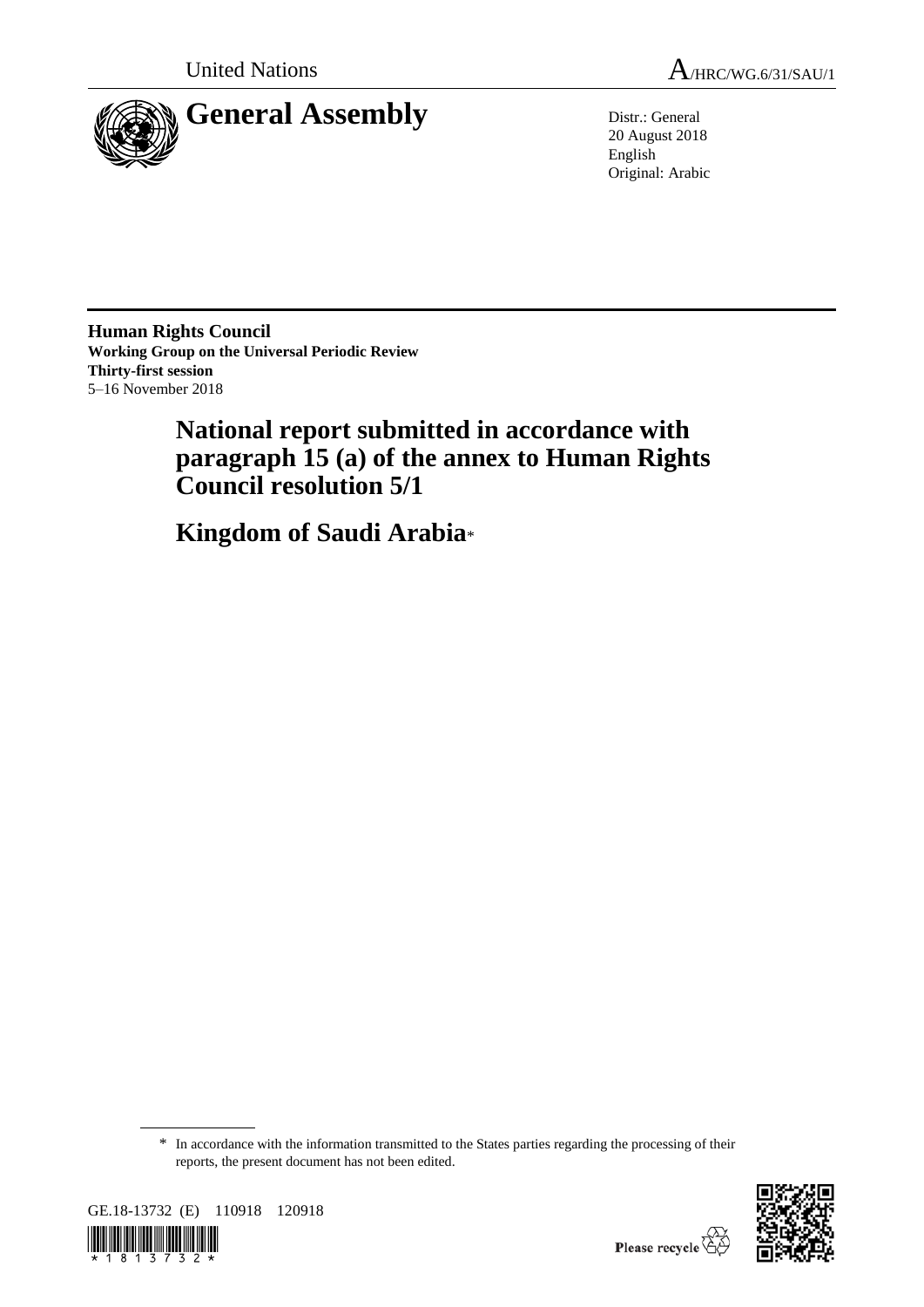## **I. Introduction**

1. The Kingdom of Saudi Arabia hereby presents its third report within the framework of the third round of the Universal Periodic Review, pursuant to General Assembly resolution 60/251 and Human Rights Council (HRC) resolutions 5/1, 16/21 and 17/119. The report surveys progress achieved in protecting and promoting human rights in the Kingdom of Saudi Arabia in the period from July 2013 to July 2018 pursuant to the country's obligations and the recommendations received during the second round of the Universal Periodic Review, which have met with full or partial endorsement.

2. "Saudi Vision 2030", adopted by Decision of the Council of Ministers no. 308 (25 April 2016) is a blueprint for general policies, programmes and initiatives, employing the Kingdom's potential and God-given resources within a framework of three themes: a vibrant society, a thriving economy and an ambitious nation. Each theme incorporates a number of goals linked directly or indirectly to human rights and addresses, explicitly or implicitly, a number of these rights, principally the right to security, health and work, the rights of women, children, the elderly and persons with disabilities, the right to development and participation in political and public life and the right to form and support associations, as well as a number of other social and political rights. Numerous programmes and executive measures have been launched on the basis of the Kingdom's ambitious vision.

3. To realise Saudi Vision 2030, a list of 12 programmes have been adopted. These are: the pilgrimage programme, national transformation programme, public investment fund programme, national industrial development and logistics programme, financial sector development programme, lifestyle quality programme, national companies promotion programme, strategic partnerships programme, housing programme, privatization programme, Saudi character building programme and fiscal balance program. For further information, please visit the Saudi Vision 2030 website: http://vision2030.gov.sa/en.

## **II. Methodology followed in preparing the report**<sup>1</sup>

4. The report preparation process consisted of the following stages:

(a) Previous recommendation follow-up stage: Since adoption of the Kingdom's report on the recommendations received during the second round of the Universal Periodic Review at the 25th session of the HRC (19 March 2014), work has been underway on following up those recommendations which received the full or partial endorsement of the Saudi Human Rights Commission. Supreme Order no. 28277 (21 March 2016) was issued, stressing that all stakeholders are required to cooperate fully with the Human Rights Commission to ensure that recommendations endorsed by the Kingdom are implemented and that appropriate measures are taken to address any obstacles to implementation. A standing committee was established by Supreme Order no. 13084 (18 January 2015), with responsibility for preparing reports on the human rights conventions to which the Kingdom is a party and reports required under the Universal Periodic Review. The committee is also responsible for monitoring recommendations emanating from regional and international treaty bodies and the Universal Periodic Review. A number of government bodies are represented on the committee, which works in partnership with civil society institutions.

Preparation stage: At this stage, the focus was on providing the members of the standing committee and participating civil society organizations with the necessary report-writing knowledge and skills through training courses and workshops. To this end, the Kingdom availed itself of the memorandum of understanding on technical cooperation concluded with the Office of the United Nations High Commissioner for Human Rights (OHCHR) in 2012 to organize a number of training courses and workshops implemented by OHCHR-approved trainers in order to raise national capacities and ensure maximum compliance with the Universal Periodic Review process.

Information gathering stage: At this stage, information required for the report was collected on the basis of the principles of objectivity, transparency and authenticity.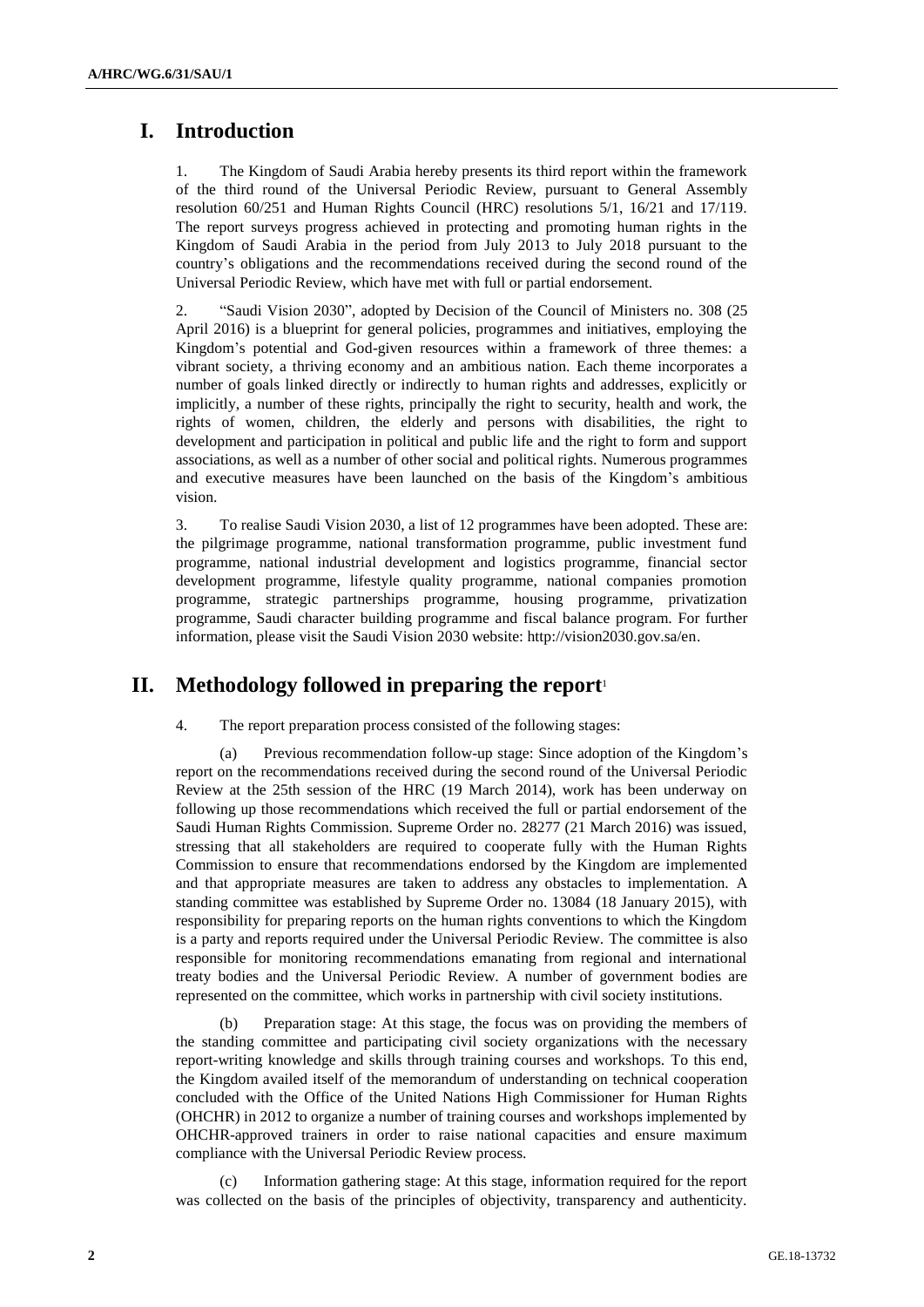Meetings were held with representatives of civil society institutions to obtain information and review the information gathered.

(d) Drafting stage: At this stage, information relevant to the report was arranged by topic in line with certain criteria, emphasising general information in order to provide an understanding of the overall situation and focusing on achievements and accomplishments with regard to the recommendations endorsed by the Kingdom during the second round of the Universal Periodic Review. Technical terms were used to facilitate the reading and discussion of the report. This stage resulted in the preparation of a draft report.

(e) National review and consultation stage: At this stage, representatives of civil society organizations were invited to review and discuss the draft and a number of amendments were made. The present document represents the end product of the process.

## **III. General framework for the protection and promotion of human rights**<sup>2</sup>

#### **(a) The legal framework**

5. In addition to existing human rights-related laws and legal provisions, numerous laws, regulations, orders, decisions etc. were issued during the period covered by the report and many amendments made to human rights-related laws and regulations. There follows a brief review of the most significant legal provisions:

#### **Laws and regulations**

#### **Protection against Abuse Act**<sup>3</sup>

6. Promulgated by Royal Decree no. 52 (21 September 2013), the Act represents a key national framework for addressing all forms of abuse faced by a number of groups in society. The Act was designed to ensure protection from all types of abuse, afford help and treatment, provide shelter and social, psychological and health care, ensure that appropriate statutory measures are taken to bring to account and punish perpetrators and spread awareness of the social effects of abuse. The implementing regulations, issued by Decision of the Minister of Labour and Social Development no. 43047 (9 March 2014), contain a number of mechanisms for implementing the provisions of the Act.

#### **Unemployment Insurance Act**

7. Promulgated by Royal Decree no. 18 (13 January 2014), the Act guarantees compensation to unemployed workers in accordance with specific rules until they are able to return to work.

#### **Psychological Health Care Act**<sup>4</sup>

8. Promulgated by Royal Decree no. 56 (17 July 2014) the Act seeks, under article 2, to regulate and improve psychological care for the mentally ill, secure their rights, safeguard their dignity and protect their families and society.

#### **Child Protection Act**<sup>5</sup>

9. Promulgated by Royal Decree no. 14 (25 November 2014), the Act protects persons under the age of 18 from abuse and neglect. Article 2 affirms the provisions of Islamic sharia law, statutory law and the international conventions to which the Kingdom is a party which safeguard the rights of the child and provide protection from all forms of abuse and neglect. It stresses the need to educate and spread awareness of the rights of the child, particularly with regard to protection from abuse and neglect. The implementing regulations, issued by Decision of the Minister of Labour and Social Development no. 56386 (5 April 2015), contain detailed provisions concerning implementation of the Act.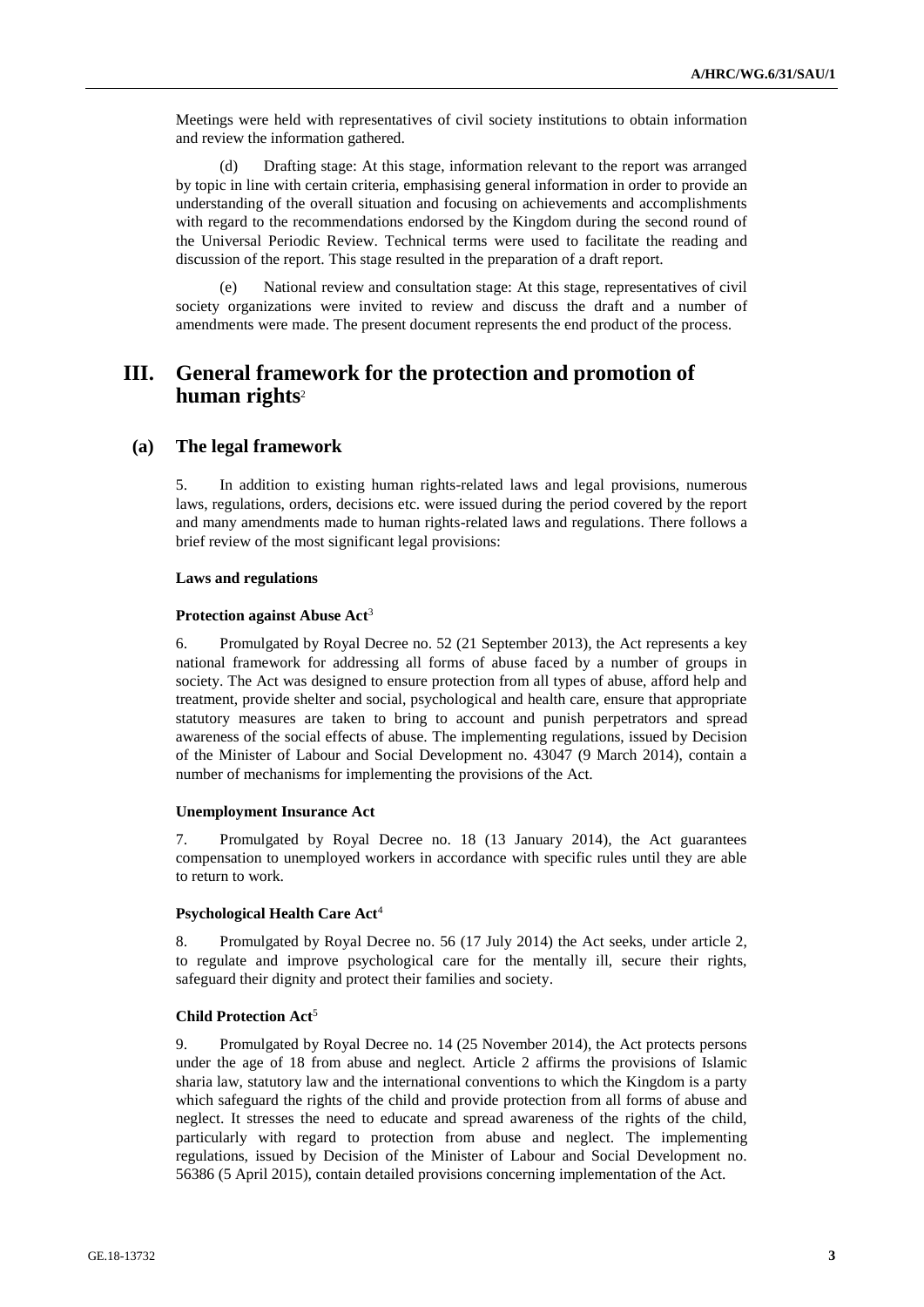#### **Associations and Non-governmental Organizations Act**<sup>6</sup>

10. Promulgated by Royal Decree no. 8 (1 December 2015), the Act seeks to regulate, develop and protect non-governmental activity, contribute to national growth, promote citizen participation in community management and development, foster the culture of voluntary work among members of society and achieve social solidarity. The Act charges the Minister of Labour and Social Development with licensing and promoting the development of associations and organizations, providing them with government support and fostering the culture of voluntary work in society. To simplify procedures, article 8 states that an application to establish an association shall be made by not less than ten Saudi natural or corporate persons (previously the minimum number was 20). The Minister of Labour and Social Development shall respond to an application within 60 days from the date of completing the application procedures. Failure to respond within this period shall be tantamount to approval.

#### **Crimes of Terrorism and Terrorism Financing Act**<sup>7</sup>

11. Promulgated by Royal Decree no. 21 (1 November 2017), the Act defines the crime of terrorism and related procedural aspects, including arrest, detention, provisional release, appointment of legal counsel and the courts which are competent to hear terrorism cases. The Act defines crimes and punishments.

#### **Audio-Visual Media Act**<sup>8</sup>

12. Promulgated by Royal Decree no. 33 (13 December 2017) the Act, in article 5, prohibits actions designed to provoke strife, division and hatred among citizens, incite violence, threaten the peace of society and disrespect others.

#### **Prevention of Acquired Immunodeficiency Syndrome (AIDS) and the Rights and Duties of Sufferers Act**

13. Promulgated by Royal Decree no. 41 (3 January 2018) the Act, in articles 2 and 3, classifies HIV/AIDS as a contagious disease and seeks to protect the rights of those living with the disease, ensuring that they receive proper care and rehabilitation and are able to continue to exercise their rights to education and work. The Act requires health authorities to provide sufferers with health care, counselling, and psychological support, while respecting their rights.

#### **Anti-Harassment Act**

14. Promulgated by Royal Decree no. 97 (31 May 2018), the Act is designed to prevent and combat the crime of harassment, punish offenders and protect victims. It seeks to maintain the privacy, dignity and personal freedom of the individual guaranteed by sharia and statutory law.

#### **Juveniles Act**<sup>9</sup>

15. Promulgated by Royal Decree no. 113 (31 July 2018), the Act contains the provisions and measures necessary for dealing with juvenile delinquents, including stop and search, arrest, investigation and prosecution, in a manner appropriate to their age; it also provides for behavioural assessment. The Act seeks to safeguard the rights of juveniles in the criminal justice system.

#### **Royal orders, supreme orders and decisions of the Council of Ministers**

#### **Supreme Order no. 35362 (30 July 2013)**

16. The Order approves the guidelines for the Comprehensive Access Programme, on adapting the urban environment to enable persons with disabilities to integrate in society and live an independent life.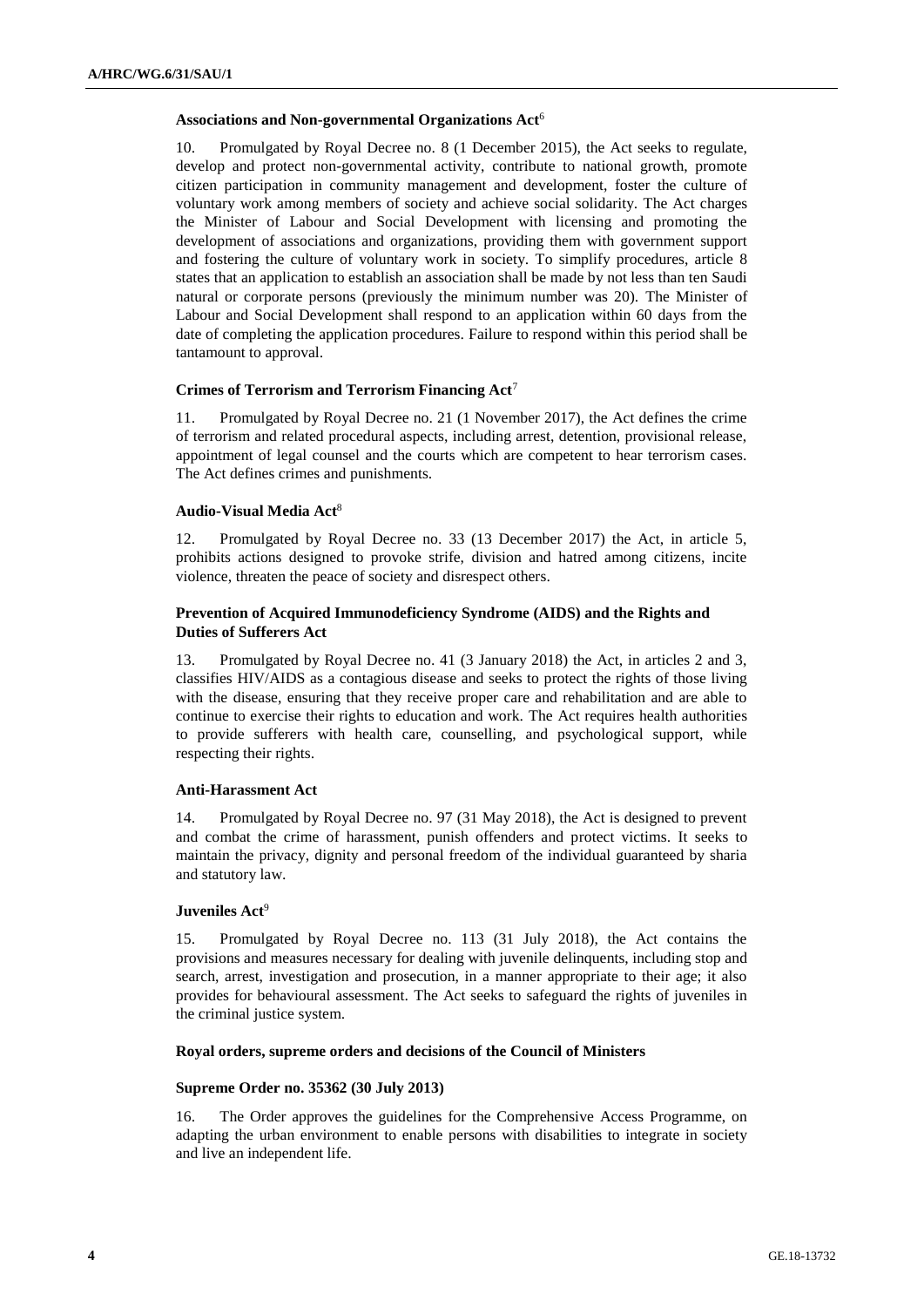#### **Decision of the Council of Ministers no. 82 (6 January 2014)**

17. The Decision approves the Housing Subsidy Act which, together with its implementing regulations, is designed to promote the right to housing.

#### **Decision of the Council of Ministers no. 418 (25 August 2014)**

18. The Decision provides for the formation of the Saudi Health Council, the body responsible for regulating hospitals run by ministries and government bodies and ensuring that these bodies work in coordination to deliver health care, paramedical and medical evacuation services, secure the supply of medicines and medical supplies, develop the health environment and study and evaluate the standard of health service provision.

#### **Decision of the Council of Ministers no. 308 (25 April 2016)**

19. The Decision approves Saudi Vision 2030 and requires the Council of Economic and Development Affairs to formulate and monitor the mechanisms and procedures to implement this vision. It further requires ministries and other government bodies — each in its own sphere of competence — to take the necessary measures for implementation.

#### **Supreme Order no. 27808 (15 March 2017)**<sup>10</sup>

20. The Order requires a study to be conducted into domestic violence and the best ways of dealing with issues of guardianship and custody, to include review of the relevant legislation with a view to proposing amendments thereto and preparation of a manual on general domestic violence issues and custody. The Order also requires programmes to be held for judges across the country, in partnership with stakeholders.

#### **Supreme Order no. 33322 (18 April 2017)**<sup>11</sup>

21. The Order allows women to access all government services and conclude their business without being required to obtain the approval of another person. It further supports the launch by the Human Rights Commission of educational programmes on the international conventions to which the Kingdom has acceded, as part of a comprehensive women's rights awareness plan.

#### **Decision of the Council of Ministers no. 289 (11 April 2016)**

22. The Decision approves a new charter for the Committee for the Promotion of Virtue and Prevention of Vice, under which its powers are defined and measures put in place to ensure that it operates in coordination with law enforcement agencies.

#### **Royal Order no. 240 (17 June 2017)**<sup>12</sup>

23. The Order renames the Bureau of Investigation and Public Prosecution, which becomes the Public Prosecution Service, reporting directly to the King and accorded complete independence in the performance of its duties.

#### **Decision of the Council of Ministers no. 679 (7 August 2017)**

24. The Decision approves the charter of the Alimony Fund, designed to ensure that alimony is paid on time. Under the law, a woman is entitled to alimony on the basis of a judicial order but rulings have only been enforced in cases of impoverishment. Under article 4 of the Decision, a divorced women whose claim is still before the court can receive alimony from the Fund on a temporary basis until a ruling is issued.

#### **Supreme Order no. 905 (26 September 2017)**<sup>13</sup>

25. The order authorises application of the Traffic Act and its implementing regulations, providing for driving licences to be issued to men and women on a basis of equality.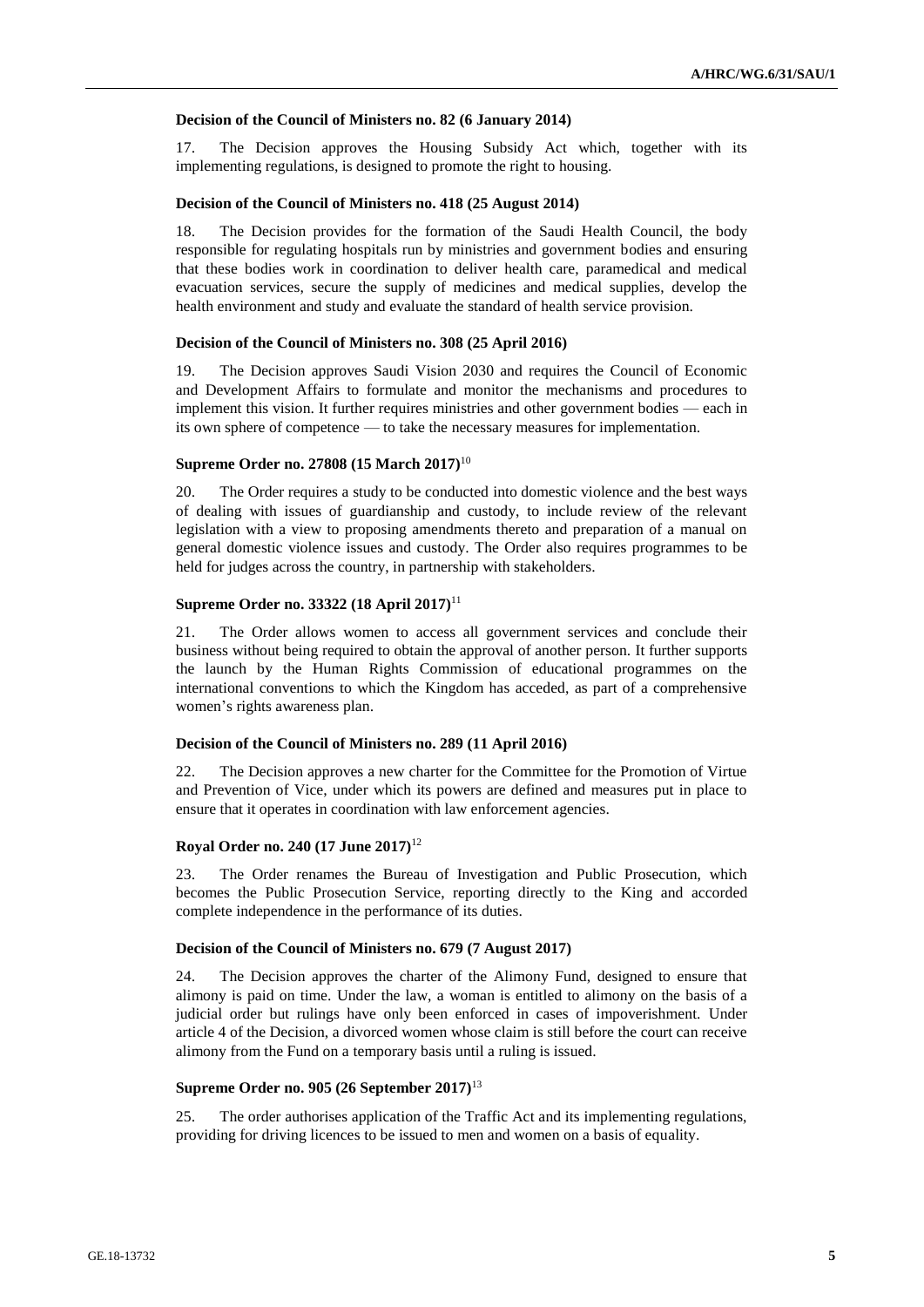#### **Principal acts amended**

#### **Criminal Procedure Act**<sup>14</sup>

26. The updated Criminal Procedure Act, promulgated pursuant to Royal Decree no. 2 (25 November 2013), requires an accused person to be informed of his rights (article 4). The Act promotes the principle of presumption of innocence. Article 34 requires law enforcement officers to take the statement of an arrested person immediately. If there is sufficient evidence against him, the suspect is sent with the recording clerk to the investigator, who must question him within 24 hours then order his release, unless there is sufficient evidence to charge him with a serious offence or it is in the interests of the investigation to detain him. The Act explicitly states that an accused has the right to call upon defence counsel during the investigation and trial stages. If he lacks the financial ability to engage an attorney, the accused may ask the court to appoint one for him, at State expense. The Act and its implementing regulations clarify this matter. The Act allows a judge to postpone or suspend implementation of sentence, if the convict's character, past behaviour, age, personal circumstances, circumstances surrounding the crime or other factors persuade him to do so. The implementing regulations, issued pursuant to Decision of the Council of Ministers no. 142 (21 Rabi I, 1436 AH), contain details.

#### **Labour Law**<sup>15</sup>

27. Royal Decree no. 46 (25 March 2015) approved the amendment of several articles of the Labour Law, promulgated pursuant to Royal Decree no. 51 (27 September 2005). Amendments include the following: an employer must display work regulations in a prominent place in the establishment or inform those subject to them of these regulations by other means (article 13); an employer may not transfer a worker from his original place of work to another place, requiring a change of residence (article 58); and a worker shall not work more than five consecutive hours without a break for rest, prayer and meals of not less than half an hour each time, during working hours (article 101).

#### **Regional and international human rights instruments**<sup>16</sup>

28. Two human rights instruments — the International Covenant on Civil and Political Rights and International Covenant on Economic, Social and Cultural Rights — are currently being studied by a high-level governmental committee with a view to accession. Under article 5(4) of its charter, the Human Rights Commission may express an opinion on international human rights instruments and accession thereto. The Kingdom became a party to the International Labour Organization Minimum Age Convention, 1973 (no. 138) pursuant to Royal Decree no. 37 (28 April 2013).

#### **National plans and policies designed to protect and promote human rights**<sup>17</sup>

29. Supreme Order no. 13084 (18 January 2015) approved the formulation of a national human rights strategy for the Kingdom, embracing all the basic principles designed to protect and promote human rights and consistent with the principles of Islamic sharia law, the Basic Law of Governance and other laws, as well as the regional and international human rights conventions to which the Kingdom has become a party. Several regional and international declarations, programs and action platforms were consulted with regard to the Kingdom's obligations. A committee consisting of governmental and non-governmental bodies is currently engaged in drafting the strategy. The strategy contains six themes: the legal framework, institutional capacities, civil society, business sector, culture of human rights and regional and international cooperation. These will generate a set of goals, programmes and initiatives addressing all human rights.

30. The national action plan to combat crimes of trafficking in persons (2017–2020) is one of the measures designed to prevent and protect against human trafficking.

31. Adopted by Decision of the Council of Ministers no. 227 (23 January 2018), the national water strategy is designed to ensure continued access to sufficient quantities of safe water under normal and emergency conditions, improve demand management for all uses,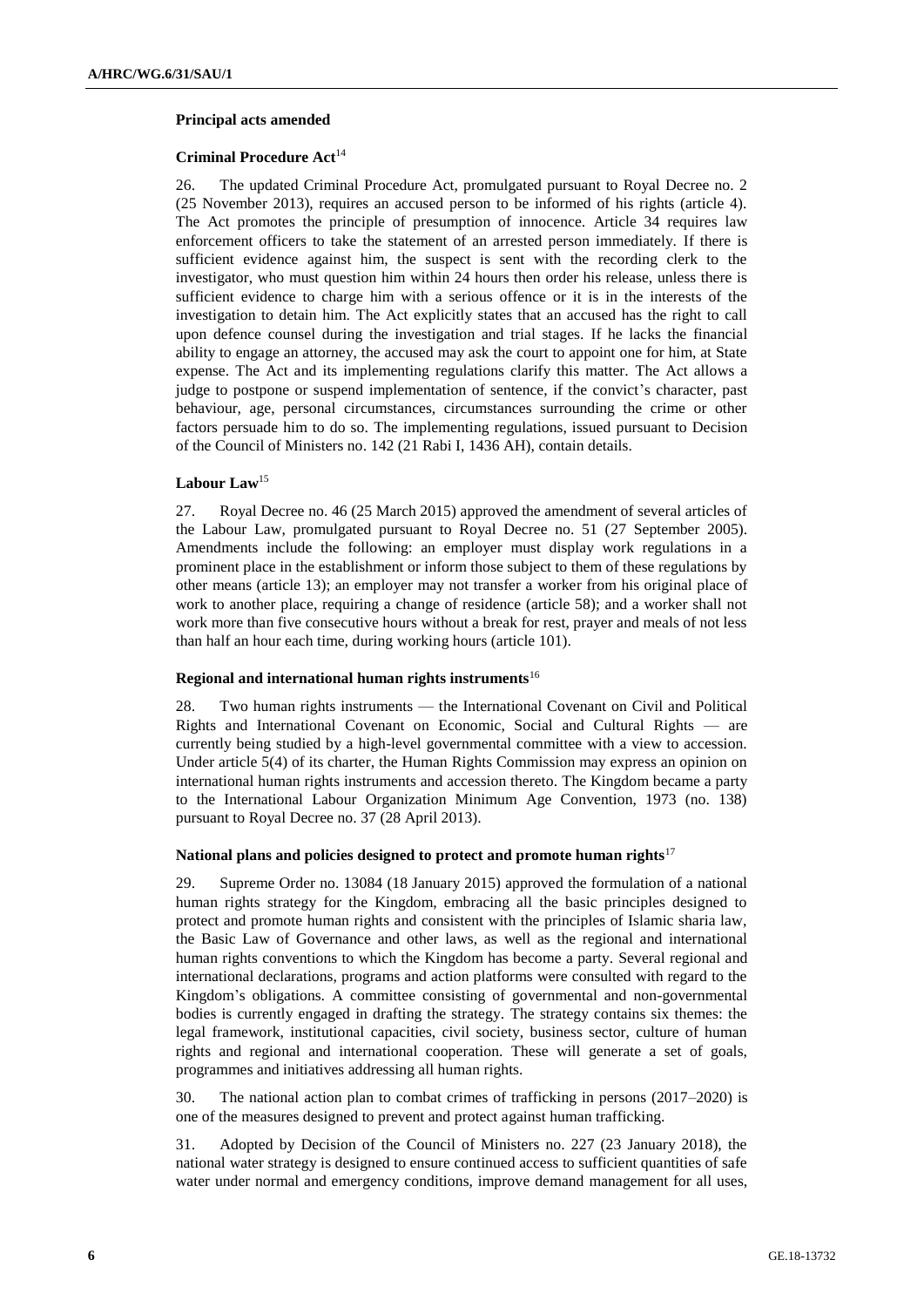provide high quality water and waste water services at affordable prices, safeguard water resources and improve water use, while protecting the local environment.

32. Adopted by Decision of the Council of Ministers no. 439 (1 May 2018), the food security strategy and implementation plan seek to achieve five strategic goals: development of a system of sustainable local food production with competitive advantage, achieving diversity and stability of external sources of food, ensuring access to safe food within the Kingdom, encouraging healthy and balanced nutritional habits and building capacities to address food security risk.

33. Adopted pursuant to Decision of the Council of Ministers no. 454 (8 May 2018), the national strategy for the environment is designed to help improve quality of life, foster compliance with environmental regulations, achieve the maximum degree of adaptation to climate change, support research to develop environmentally friendly technologies, adopt the highest professional and moral standards in the management and operation of the environmental and meteorological sectors, comply with international treaties and encourage civil society organizations to participate in environmental protection.

#### **(b) The institutional framework**

34. In the period covered by the report, a number of institutional frameworks concerned with the protection and promotion of human rights were created. These are responsible for implementing and monitoring relevant laws and regulations and the conventions to which the Kingdom is a party and promoting judicial and administrative redress. The most important of these institutions are as follows:

#### **Education Evaluation Commission**<sup>18</sup>

35. Decision of the Council of Ministers no. 94 (27 November 2016) approved the regulatory arrangements for the Education Evaluation Commission, a body with independent corporate personality, enjoying administrative and financial independence. The Commission's basic function is to conduct educational evaluation in order to raise the quality and efficiency of education and support national economic development by improving quality of output.

#### **Justice Training Centre**<sup>19</sup>

36. The Justice Training Centre was established pursuant to Decision of the Council of Ministers no. 162 (24 February 2014) within the organizational structure of the Ministry of Justice, with the aim of raising the efficiency and level of qualification of judges and court staff.

#### **Saudi Bar Association**<sup>20</sup>

37. The charter of the Saudi Bar Association regulation, adopted pursuant to Decision of the Council of Ministers no. 317 (27 April 2015), contains a number of provisions designed to boost the role of lawyers in promoting and protecting human rights.

#### **King Salman Humanitarian Aid and Relief Centre**<sup>21</sup>

38. Established on 13 May 2015, the King Salman Centre is dedicated to international humanitarian aid and relief. The Centre operates a range of programmes designed in accordance with the most up-to-date global models to extend the vital aid and relief programmes the Kingdom delivers, helping to relieve the suffering of societies experiencing humanitarian crises and enabling them to lead a decent life. The Centre seeks to consolidate the Kingdom's relief operations overseas and coordinate the activity of governmental and non-governmental relief agencies.

39. Since its establishment, the Centre has been able to implement 439 projects, in collaboration with 124 international partner organizations and local institutions covering 12 humanitarian sectors in 40 countries around the world.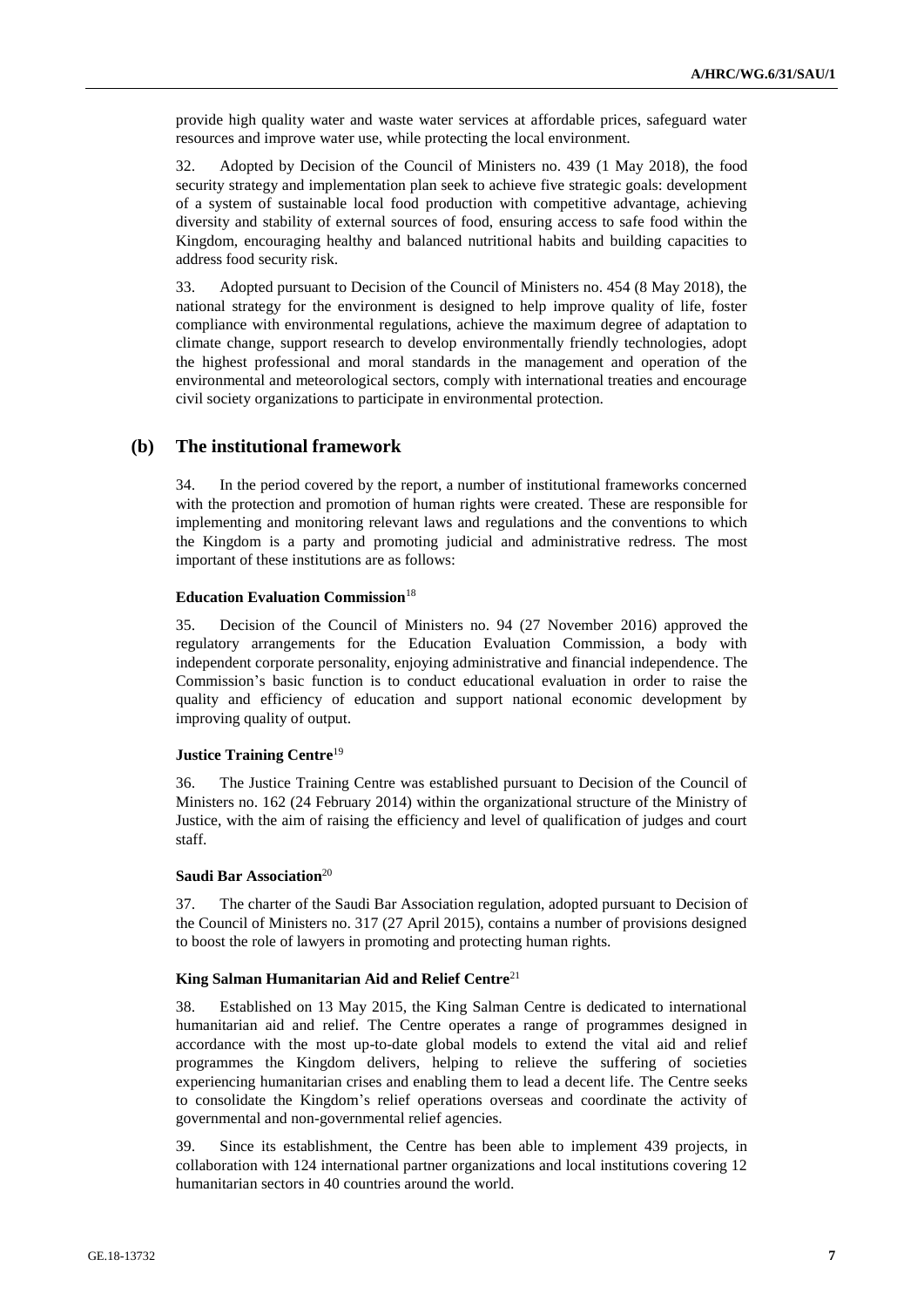#### **General Authority for Awqaf**

40. Established pursuant to Royal Decree no. 11 (8 December 2015), the Authority seeks to regulate religious endowments in such a way as to promote their role in economic and social development and social solidarity, thus reflecting positively on the human rights situation.

#### **General Authority for Culture**<sup>22</sup>

41. Established pursuant to Royal Decree no. 133 (7 May 2016) and with its charter issued pursuant to Decision of the Council of Ministers no. 120 (14 November 2017), the Authority is responsible for promoting the cultures of different groups in society.

#### **General Authority for Entertainment**

42. Established pursuant to Royal Decree no. 133 (7 May 2016), the Authority is responsible for entertainment-related activity, thereby helping to promote a number of human rights.

#### **General Sports Authority**

43. Paragraph (9) of Royal Decree no. 133 (7 May 2016) changed the name of the General Presidency of Youth Welfare to "General Sports Authority". The Authority is concerned with sport-related matters.

#### **Family Affairs Council**<sup>23</sup>

44. The Council was established by Decision of the Council of Ministers no. 443 (25 July 2016) and tasked with responsibility for family affairs. Article 6 of its charter requires a number of technical committees to be formed, including a committee for childhood, committee for the elderly and committee for women. Decision of the Council of Ministers no. 14 (26 September 2017) added a new subparagraph to article 3(1) of the charter of the Family Affairs Council, on the formation of the Council, adding two members specialising in geriatrics. Among the committees formed by the Council is a family protection committee.

#### **Authority for the welfare of persons with disabilities**<sup>24</sup>

45. Under its charter, issued pursuant to Decision of the Council of Ministers no. 266 (13 February 2018), the Authority delivers care for persons with disabilities and ensures they obtain their disability-related rights. It seeks to improve the services provided by government agencies to the disabled, help them access essential care and rehabilitation, raise the level of prevention, define the role of each agency concerned with the welfare of persons with disabilities and, to this end, cooperate and coordinate with stakeholders to ensure that the necessary measures are taken.

#### **Saudi Intellectual Property Authority**

46. Adopted by Decision of the Council of Ministers no. 496 (29 May 2018), the Authority's charter gives it responsibility for intellectual property activity in the Kingdom.

## **IV. Promoting and protecting human rights on the ground**

## **(a) The judiciary**<sup>25</sup>

47. The period covered by the report saw many positive developments, reflecting State interest in the judiciary. These include the promulgation and updating of several pieces of legislation (Criminal Procedure Act, Sharia Court Procedure Act, Board of Grievance Procedure Act); enhanced independence of the Public Prosecution Service, according its work a judicial capacity; and establishment of a number of institutions (e.g. the Saudi Bar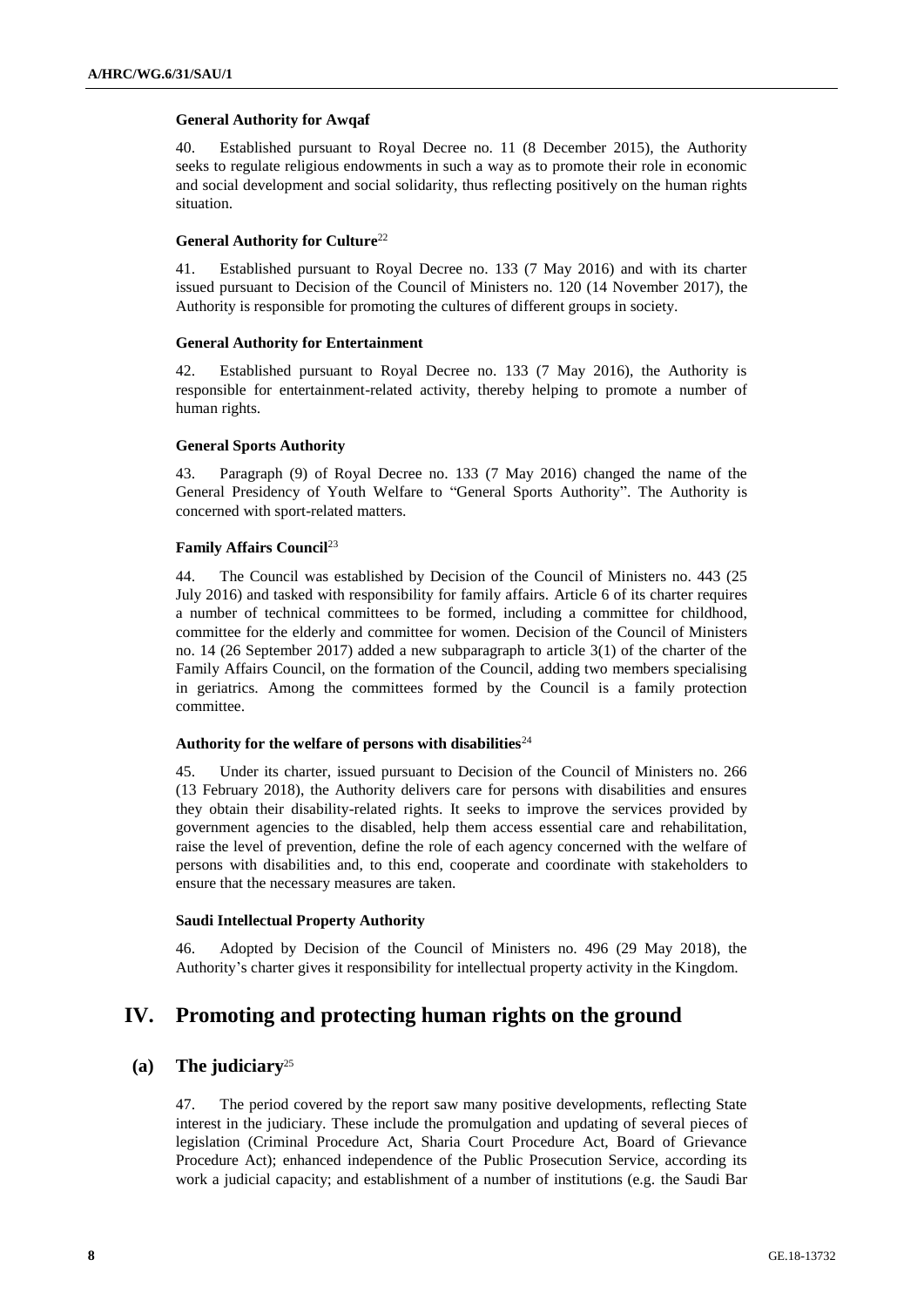Association), which have helped to develop the statutory and institutional framework for the protection and promotion of human rights by enshrining judicial rights and guarantees.

48. Royal Order no. 20 (29 November 2014) commanded the formation of a committee to prepare a draft code of judicial rulings on matters of Sharia law relevant to the judiciary, arranged by topic under the headings of Islamic jurisprudence.

49. The start made on establishing specialised courts represents a positive development in respect of the consolidation of judicial bodies. It has been announced that three commercial courts are to be opened, in Riyadh, Jeddah and Dammam, as well as specialized commercial chambers and appeal chambers within the general court system in several cities.

50. The Justice Training Centre has been created within the organizational structure of the Ministry of Justice with the aim of raising the efficiency and level of qualification of judges and court staff. Since its creation, the Centre has organized numerous training programmes for judges and lawyers, including courses on the application of the human rights conventions to which the Kingdom has become a party. A total of 880 judges and lawyers have received training in human rights from the Centre since its creation in 2016.

51. Judicial principles are the concern of the Supreme Court, established under the Judiciary Act promulgated by Royal Decree no. 78 (1 October 2007). Such principles are designed to improve the consistency of judicial judgement and support codification. In 2017, a tome was published containing 2,323 judicial principles and rulings in all areas relevant the judiciary, collected over the years from 1391 AH to 1437 AH (1971 CE to 2016 CE).

52. As part of the national transformation programme initiatives, the Ministry of Justice has organized many culture of justice exhibitions under the slogan, "Knowledge and enrichment" in cities across the Kingdom. Exhibitions feature four platforms, including: "eservices", providing information on key services of the Ministry; "laws", covering the laws pertaining to women, children and the family; and "knowledge", which seeks to increase awareness and provide information on personal status issues.

53. In collaboration with civil society organizations, including the Mawadda Association for Divorce Reduction, the Ministry of Justice offers free legal advice. Women's offices have been opened in courts, staffed by qualified female legal advisors, providing free rights-related services.

54. Regarding international cooperation and exchange of expertise, the Ministry of Justice is currently studying 30 unratified conventions and memoranda of understanding, plus 12 previously ratified conventions, memoranda of understanding and executive programmes, promoting cooperation with certain States in the fields of legal services, exchange of expertise, cooperation in the provision of legal aid and launch of a number of training programmes.

## **(b) Criminal justice**<sup>26</sup>

55. A number of criminal justice measures have been taken, including promulgation of Royal Order no. 20 (29 November 2014), concerning the preparation of a draft code of judicial rulings (see paragraph 48, above).

56. The Public Prosecution Service has begun installing closed circuit television cameras in interview rooms to ensure that due process is observed when questioning suspects. Furthermore, the Public Prosecution Service has issued a circular stating that case documents must show that suspects have been informed of their rights by members of the Service and that indictments contain reference to the concepts of the human rights conventions to which the Kingdom has become a party. The General Directorate of Prisons has created a human rights department and the offices set up inside prisons for oversight bodies to receive complaints from prisoners and detainees have been given an enhanced role.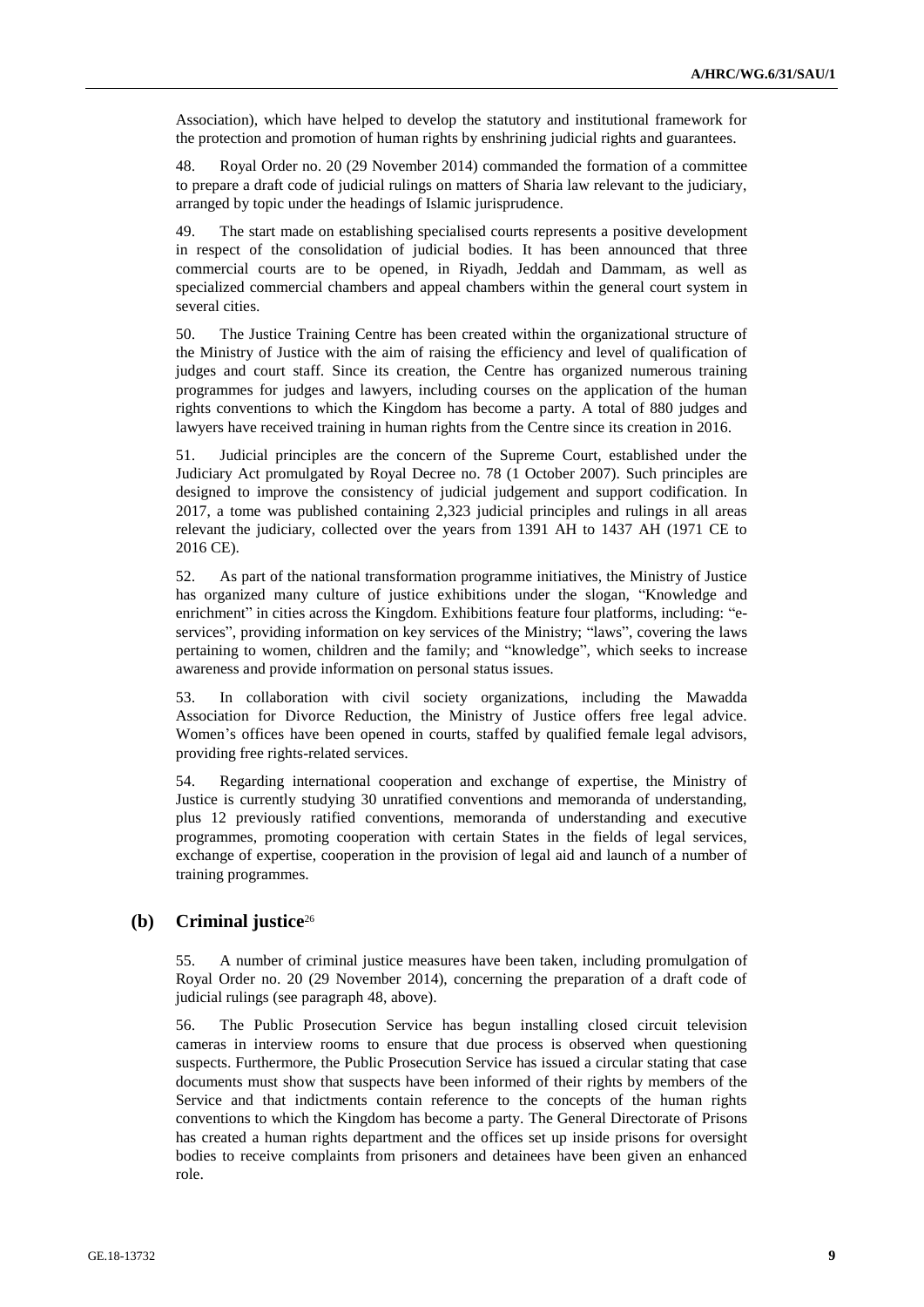57. The laws of the Kingdom affirm the principle of public trial. Thus article 154 of the Criminal Procedure Act stipulates: "Court hearings shall be public. The court may, in exceptional circumstance, hear the case or part thereof in camera or may prohibit certain groups from attending the hearings for reasons of security or maintenance of public morality or if it is deemed necessary for determining the truth." Article 181 (1) states: "The verdict, after being signed by the judge(s) who delivered it, shall be read in open court." The Criminal Procedure Act affirms the right of an accused to engage an attorney and to ask the court to appoint an attorney for him, if he lacks the financial ability (see paragraph 26).

58. The laws of the Kingdom contain provision for victims of human rights abuses to receive compensation. This is one of the Kingdom's principles of justice. The Criminal Procedure Act guarantees the victim, his lawyer or heirs the right to bring a criminal action and allows the victim of the crime to demand a private right of action during the investigation stage. The Act states that those who have suffered damage as a result of a crime may claim a private right of action during the investigation stage of the case. The Act further states that those who have suffered damage as a result of a crime may claim a private right of action during the trial stage. Furthermore, article 215 of the Criminal Procedure Act states that a person who has suffered damage as a result of false accusation or extension of a term of imprisonment or detention beyond the stipulated period has the right to claim compensation before the court which heard the original case.

59. As regards combatting torture and abuse, Royal Decree no. 43 (17 November 1958) and several other related laws, such as the Criminal Procedure Act, Protection from Abuse Act, Child Protection Act and the Convention against Torture (which became part of national law upon the accession of the Kingdom thereto), complement one another to build a strong statutory framework guaranteeing prevention and protection from crimes of torture and abuse and ensuring that victims receive redress in the form of rehabilitation, assistance, compensation etc.

60. A further achievement in abuse prevention has been the creation of a special centre at the Ministry of Labour and Social Development to receive reports of domestic violence on one consolidated telephone number (1919), working around the clock. Furthermore, a committee of government bodies has been formed to prepare a reference manual on the investigation and documentation of crimes of torture and the provision of victim assistance, based on the *Manual on Effective Investigation and Documentation of Torture and Other Cruel, Inhuman or Degrading Treatment or Punishment* (the Istanbul Protocol).

61. The Juveniles Act clarifies the statutory measures to be taken when dealing with juveniles. Article 5 states that a juvenile can only be arrested in the presence of his parent/legal guardian unless caught red-handed, in which case the parent/legal guardian is to be notified immediately. Article 7 allows a juvenile to be detained for questioning only if the public prosecutor believes that interest so requires. In all cases, a juvenile may only be held in a Ministry of Labour and Social Development-run institution. Article 11 states that a juvenile may only be questioned in the presence of his parent/legal guardian, a social worker or specialist, or his lawyer. Article 12 requires the institution to prepare a social report on the juvenile and to keep the court regularly informed of his situation. Article 15 states that, if the crime committed by the juvenile is punishable by death, the sentence shall be reduced to a term of not more than 10 years detention in the institution.

62. An example of best practice in promoting criminal justice has been the creation of the "Window of communication" website [\(www.nafethah.gov.sa\)](http://www.nafethah.gov.sa/). This allows persons detained in security cases to study case information and provides them with ways of communicating digitally with their families and submitting petitions and complaints.

63. The death sentence is only handed down for the most serious crimes and under strict conditions. It requires a final verdict to be delivered by a competent court, after all trial proceedings before all levels of court have run their course. Cases are heard by 13 judges in all, beginning with the court of first instance, consisting of three judges. Even if it has not been appealed by any of the parties, the verdict of the court of first instance is then put before the court of appeal, where it is considered by a panel of five judges. The verdict must then be put before the Supreme Court for consideration by another five judges. If the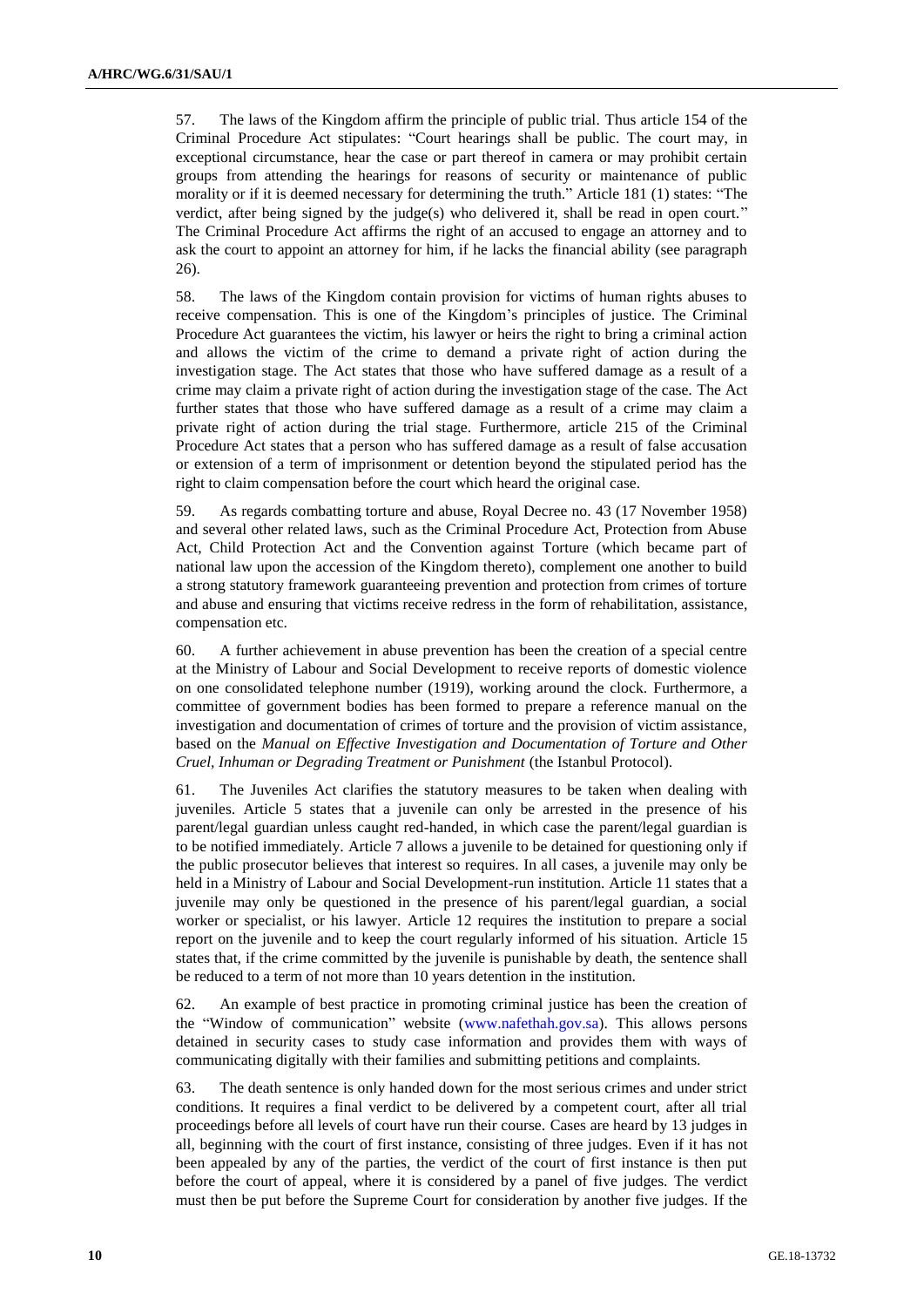Supreme Court upholds the verdict, all stages of trial will have been completed, whereupon the public prosecutor shall supervise execution of sentence, ensuring proper execution and the absence of any impediment that may cause execution to be halted or postponed.

## **(c) Promotion and protection of human rights and fundamental freedoms while countering terrorism**<sup>27</sup>

64. The Kingdom has taken every opportunity to affirm the incompatibility of terrorism, extremism and fanaticism with the principles and objectives of Islamic sharia and to declare terrorist acts to be criminal acts which must be punished and deterred. The security forces have successfully prevented numerous acts of terrorist violence and thwarted many heinous terrorist plans, while demonstrating due regard for human rights. The alertness of citizens and residents who have played their part in the fight against terrorism by reporting suspicious behaviour is applauded.

65. The King Abdulaziz Centre for National Dialogue, which plays an important role in spreading moderation and promoting tolerance and coexistence, has launched numerous projects designed to achieve its goals. These include the Tibyan Project on combating extremism, which seeks to spread the values of moderation, tolerance and repudiation of all forms of extremism.

66. The Ideological War Centre was established with a mandate to address the roots of extremism and terrorism and secure a true understanding of Islam. The Centre's terrorism prevention and deradicalization programmes have enabled young people around the world to fortify themselves against the blandishments of terrorism. The goals of the Centre include: formulating a deep-rooted understanding of the problem of extremism by studying its underlying causes, understanding the tools and methods used by extremist groups, identifying the social groups targeted by terrorist groups and cooperating effectively with national and global organizations.

67. At regional and international levels, the Global Centre for Combating Extremist Ideology ("Itidal"), inaugurated on 21 May 2017 by the Custodian of the Two Holy Mosques, King Salman bin Abdulaziz, is one component of the institutional framework for fighting terrorism. Working in collaboration with related international organizations, the Centre monitors and analyses extremist ideology in order to confront it and protect against it.

### **(d) Promoting integrity and fighting corruption**<sup>28</sup>

68. Under Royal Order no. 38 (4 November 2017) a higher committee to fight corruption was formed, chaired by His Royal Highness the Crown Prince and with a membership consisting of the Chairman of the Control and Investigation Board, Chairman of the National Anti-Corruption Commission, President of the General Auditing Bureau, the public prosecutor and head of the Presidency of State Security. It represents a radical reform, designed to eradicate corruption and protect public funds, in the process achieving substantial economic benefits in the form of restoration to the treasury of unlawfully acquired public funds, promotion of investor confidence and encouragement of investment in the Saudi market.

69. The National Centre for Performance Measurement ("Adaa") was established by Decision of the Council of Ministers no. 3 (6 Muharram 1437 AH). The Centre measures the performance indicators of public bodies, applying standard models, methods and tools to boost efficiency and effectiveness. It publishes periodic reports on the achievement of the strategic goals of public bodies, the status of performance indicators and the progress of initiatives to realise Saudi Vision 2030. The Centre also measures customer satisfaction with the delivery of public services.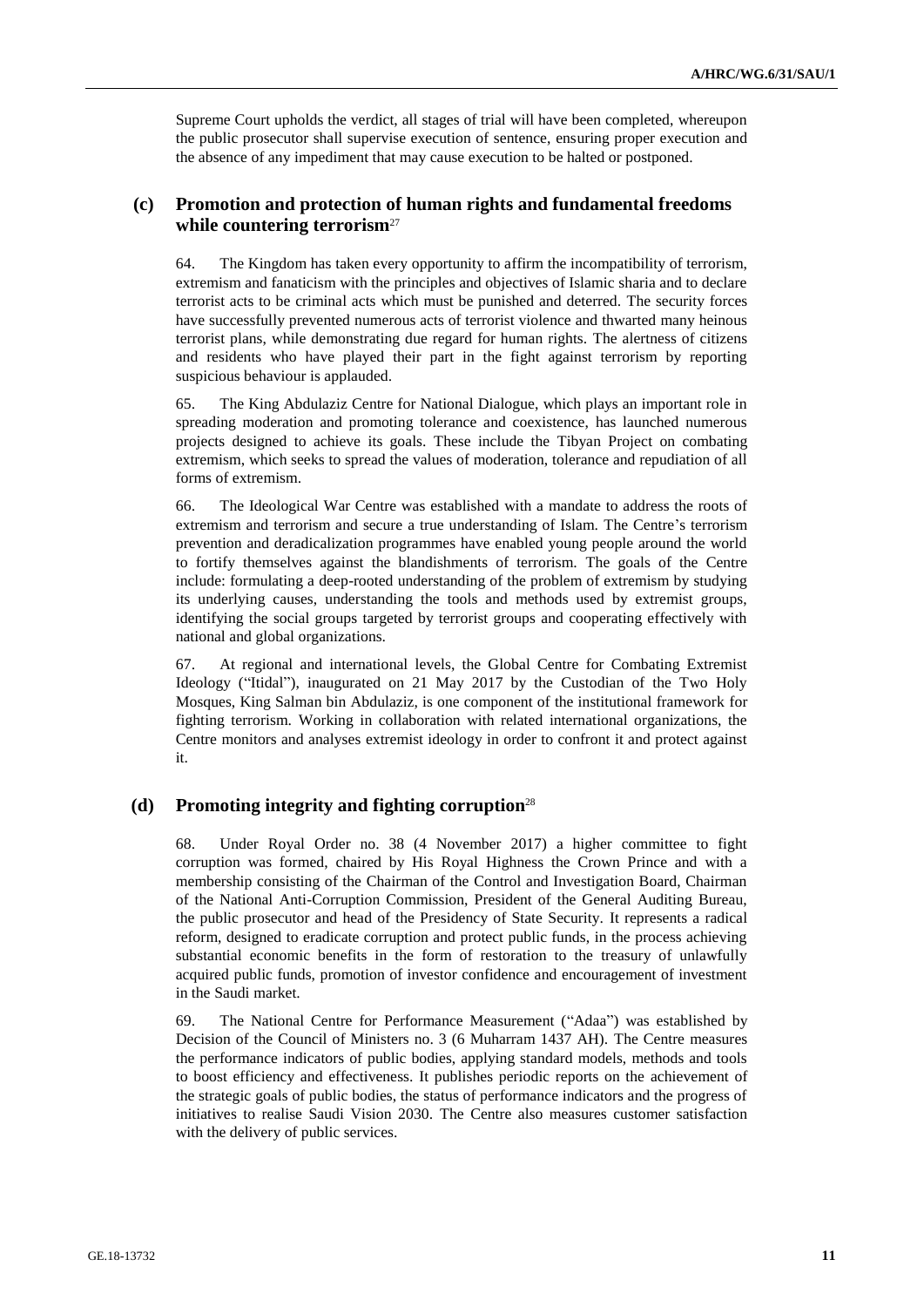## **(e) Combating human trafficking**<sup>29</sup>

70. The promulgation of the Trafficking in Persons Act, accession to the conventions and protocols on combating human trafficking, formation of an anti-trafficking committee bringing together representatives of relevant government bodies and creation of a department in the Ministry of Labour and Social Development to combat crimes of trafficking in persons have all contributed to the development of a statutory and institutional framework that guarantees protection from crimes of trafficking in persons for everyone, without discrimination, the provision of medical, psychological and legal assistance to victims, payment of compensation for damages and other forms of redress. The Ministry of Labour and Social Development has allocated a single consolidated telephone number (19911) to take complaints in eight languages, including complaints relating to trafficking in persons.

71. Work is currently underway on implementing the National Plan to Combat Crimes of Trafficking in Persons (2017–2020) and a number of training activities and programmes, designed to raise the level of national anti-trafficking capacities, have been organized for judges, members of the Public Prosecution Service, the police and other law enforcement officers, psychologists, social workers and employees and staff of civil society organizations. The list of achievements also includes working in cooperation with regional and international States and organizations to conclude bilateral agreements on employment and activities and events to combat transnational organized crime, including crimes of human trafficking.

72. Royal Decree no. 109 (18 July 2017) approved a memorandum of understanding on technical cooperation between the Kingdom, represented by the Human Rights Commission, and the International Organization for Migration (IOM). The memorandum is designed to promote cooperation in preventing and combating human trafficking, provide victims with care, protection and shelter and develop programmes and activities to build national capacities.

## **(f) Civil society**<sup>30</sup>

73. The Civil Associations and Organizations Act represents a well-developed statutory framework, featuring a number of social and development goals. This and related acts guarantee the diversity and independence of civil society organizations. As a result of the support they receive, the number of non-governmental associations and organizations in the Kingdom rose to 1,121 by the end of March 2018. Most of these have some connection to human rights or particular aspects thereof. In 2017, the Ministry of Labour and Social Development provided more than 700 million riyals in subsidies. Two boards have been formed, one for associations and the other for NGOs and permission has been given to set up family funds. The period for deciding whether or not to approve an application for a licence has been set at 60 days. Civil society organizations work in partnership with the relevant bodies to prepare and monitor implementation of bills and draft regulations and assist with the publication of reports on human rights.

### **(g) Freedom of opinion and expression**<sup>31</sup>

74. The laws of the Kingdom guarantee freedom of opinion and expression, on which there are no restrictions save those stipulated by law and the need to respect the rights and reputation of others, protect national security and safeguard public order, public health and public decency. Furthermore, freedom of opinion and expression does not include making propaganda for war, promoting national, racial or religious hatred or inciting discrimination, aggression or violence. The publication of numerous print and online newspapers, the creation of two independent authorities — one for radio and television and the other for the audio-visual media — the appearance of a host of television channels and radio stations operating in many languages and the ease of use of social media all demonstrate an ever-widening space for expression and a growing number of ways of exercising this right. Enjoying independence in its choice of topics and pursuits, the King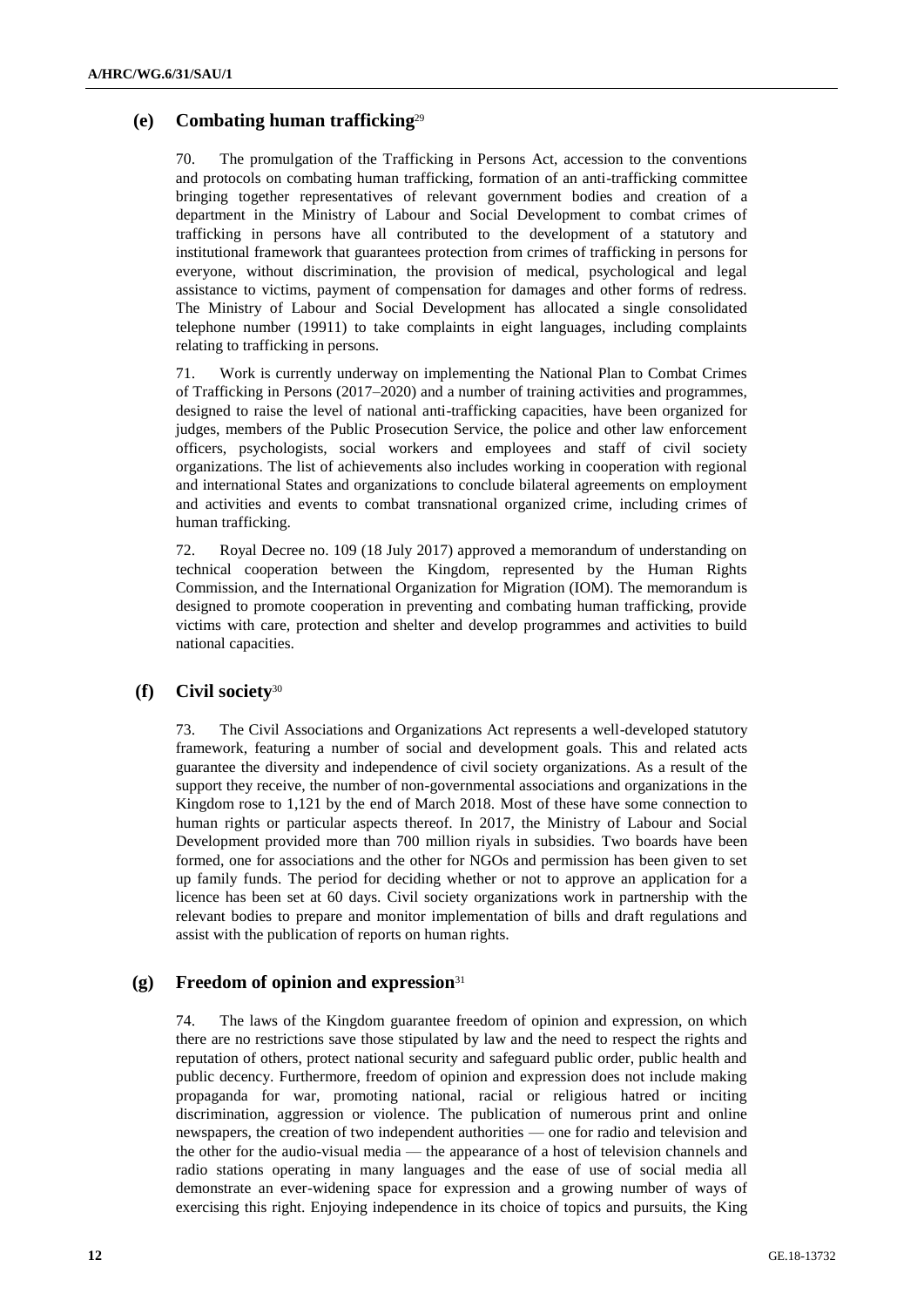Abdulaziz Centre for National Dialogue provides a suitable environment for discussing many of the problems and issues that citizens have. This represents a real development.

## **(h) Serving and caring for the Two Holy Mosques** 32

75. The Kingdom devotes considerable attention to the Two Holy Mosques, mobilising all the resources necessary to serve them and the pilgrims. The Kingdom is currently witnessing the largest expansion of the Two Holy Mosques in the history of Islam, at a cost of more than 70 billion riyals (the equivalent of 18 billion US dollars). The expansion will double capacity and enable pilgrims (of whom there were some 2.5 in 2017) from all over the world to perform their rites and observances with ease and confidence. Furthermore, major infrastructure projects have been completed in Makkah, Madinah and the holy sites, supporting a large network of multi-service facilities. In addition to the expansion of the Two Holy Mosques, projects include expanded pilgrim accommodation in central areas of Makkah and Madinah, launch of the "Mashair Railway" linking the holy sites, construction of the Jamarat Bridge, completion of the airport and pilgrim terminal expansions and improved transport, health and cleansing services, as well as other essential logistic services for pilgrims.

76. Under article 24 of the Basic Law of Governance, the Kingdom is responsible for maintaining and servicing the Two Holy Mosques and providing security and care for pilgrims to enable them to perform the rites and observances of the major pilgrimage (*hajj*), minor pilgrimage (*umrah*) and visit to the Prophet's Mosque (*ziyarah*) with ease and confidence. Accordingly, the Kingdom spares no effort to enable Muslims from around the world to perform the pilgrimage rites without discrimination, regardless of political or ideological considerations. It is worth noting that pilgrimage visas are issued by 96 embassies and 18 consulates and that pilgrimage missions have been opened in countries with which the Kingdom has no diplomatic relations. In addition, the Kingdom has taken measures to enable Muslims, whose governments place bureaucratic obstacles in the way of groups coming to the Kingdom, to perform the pilgrimage.

#### **(i) Education and training**<sup>33</sup>

77. The importance the Kingdom attaches to education has resulted in a number of rapid developments and reforms, focusing on education for all, equality of opportunity, free education, equality in education, curriculum development, teacher performance, school administration, school buildings and equipment, tools and methods of measurement and evaluation, educational guidance and counselling, visually, aurally and intellectually impaired students, autistic students and compulsory schooling for students with disabilities.

78. Qualitative and quantitative indicators reflect this ongoing development. In 2017, the net enrolment rate in primary education was 98 per cent. There were 38,368 schools serving 6,230,108 male and female pupils, representing a fourfold increase in numbers since 1980; they were taught by 537,147 male and female teachers. There were 28 public universities and 29 private universities and colleges with 1,485,915 male and female students. Some 152,172 students of both sexes were studying on scholarship at universities abroad. To upgrade their academic qualifications, special programmes have been launched for teachers of both sexes, offering scholarships to study at Saudi universities and at universities abroad. In 2017, a total of 912 were studying on scholarship either in-Kingdom or overseas. There were 1,798 literacy and adult education centres.

79. At 192 billion riyals (51 billion US dollars), the education and training sector  $34$ received the largest share of the 2018 State budget.

80. Pursuant to Ministerial Decision no. 89263 (11 July 2017), an initiative was launched by the Ministry of Education, enabling female students to take physical education classes. The initiative aims to construct and equip 500 gymnasiums each year to promote the health of female students.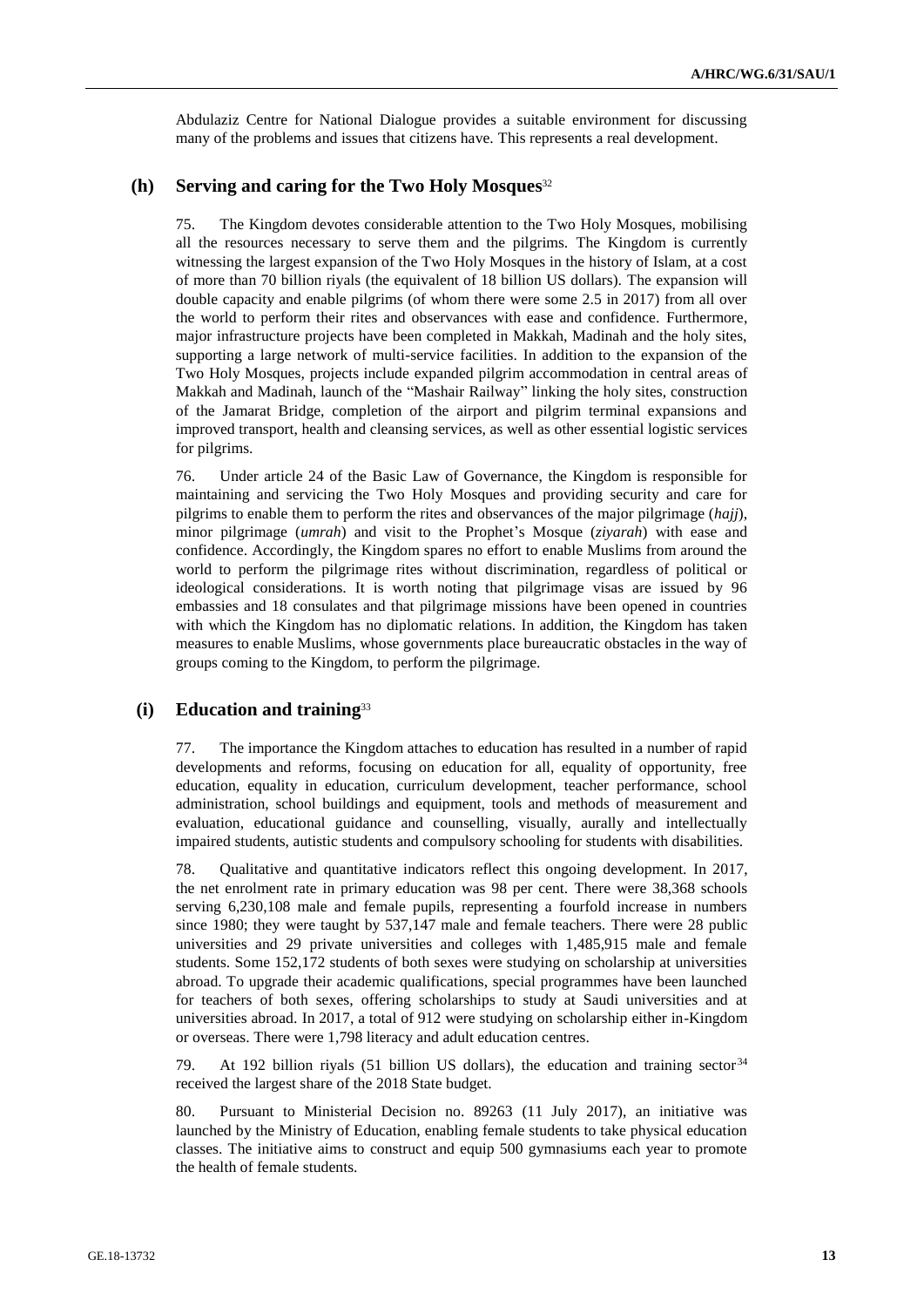81. The Lifelong Education Initiative ("Istadama") is a national development initiative that strives to eradicate illiteracy and enable individuals to take advantage of a range of educational and training opportunities. The initiative targets adults of both sexes in the 15– 50 age group.

82. To ensure that the population in areas close to the Kingdom's southern border, who have suffered outrages committed by Iranian-backed Houthi militias, continue to have access to education, an educational support centre was established for schools in the southern border area, pursuant to Ministerial Decision no. 84328 (29 December 2015). The centre seeks to ensure continuity of teaching on the basis of a range of alternative options including, for example, the launch of a virtual school project, from which 44,000 students in 5 education departments have benefitted.

83. There are 45 technical and vocational colleges in the Kingdom, 15 of which offer bachelor's programmes. Some 22,417 male and female students graduated from these colleges in 2017. Some 12,924 male and female students benefitted from the vocational training programme for public school students in 2017. Approximately 24.2 per cent of all secondary school graduates were from technical and vocational training schools.

84. The Kingdom is engaged in humanitarian and relief work in the education sector at regional and international level, providing aid to support educational institutions and programmes and help for those affected by crises to continue their education. The Kingdom has provided a total of approximately 16 billion riyals in aid to support educational and cultural programmes.

## **(j) Health care**<sup>35</sup>

85. Efforts continue to improve the delivery of health services on the basis of need, observing the principle of equality. There are several areas of focus, including maternal and child care, immunization programmes, health care for the disabled, the elderly and students, psychological health, health care for victims of accidents, emergencies and disasters, epidemic and infectious disease control, palliative care, organ transplant and other components of a comprehensive health care system and support infrastructure.

86. By 2016, the number of primary health care centres across all regions and governorates of the Kingdom had reached 2,450, delivering primary care, treatment for chronic diseases and maternal and child care. They have received more than 52 million visits.

87. The Kingdom has adopted a number of measures to promote reproductive health. As a result, average female life expectancy at birth rose to 76.3 and the rate of maternal mortality fell to 12 per 100,000 live births in 2017. Approximately 99.7 per cent of deliveries in 2017 were carried out under the supervision of trained medical staff, while, in 2016, some 98 per cent of pregnant women received professional health care. The Ministry of Health has launched a telephone helpline service (937) to receive patient complaints and provide medical consultancy 24 hours a day.

88. A raft of measures has been taken to raise the level of knowledge and competence of medical staff, with a focus on boosting training entry levels and the continuous development of courses and training methods. There were 81,434 male and female students enrolled in university medical and health colleges in 2017 and 21,658 studying overseas.

89. In 2017, the Saudi Patient Safety Centre was established. This is the national authority for all matters relating to patient safety and prevention of medical error. The Centre will seek to formulate a national strategy for patient safety in line with the health sector initiatives of the National Transformation Programme.

90. The experience and expertise in mass gathering medicine acquired over decades by the Kingdom as a result of delivering free health care to pilgrims provided the impetus for the foundation of the Global Centre for Mass Gathering Medicine. The Centre is a world authority in the field of mass gathering medicine.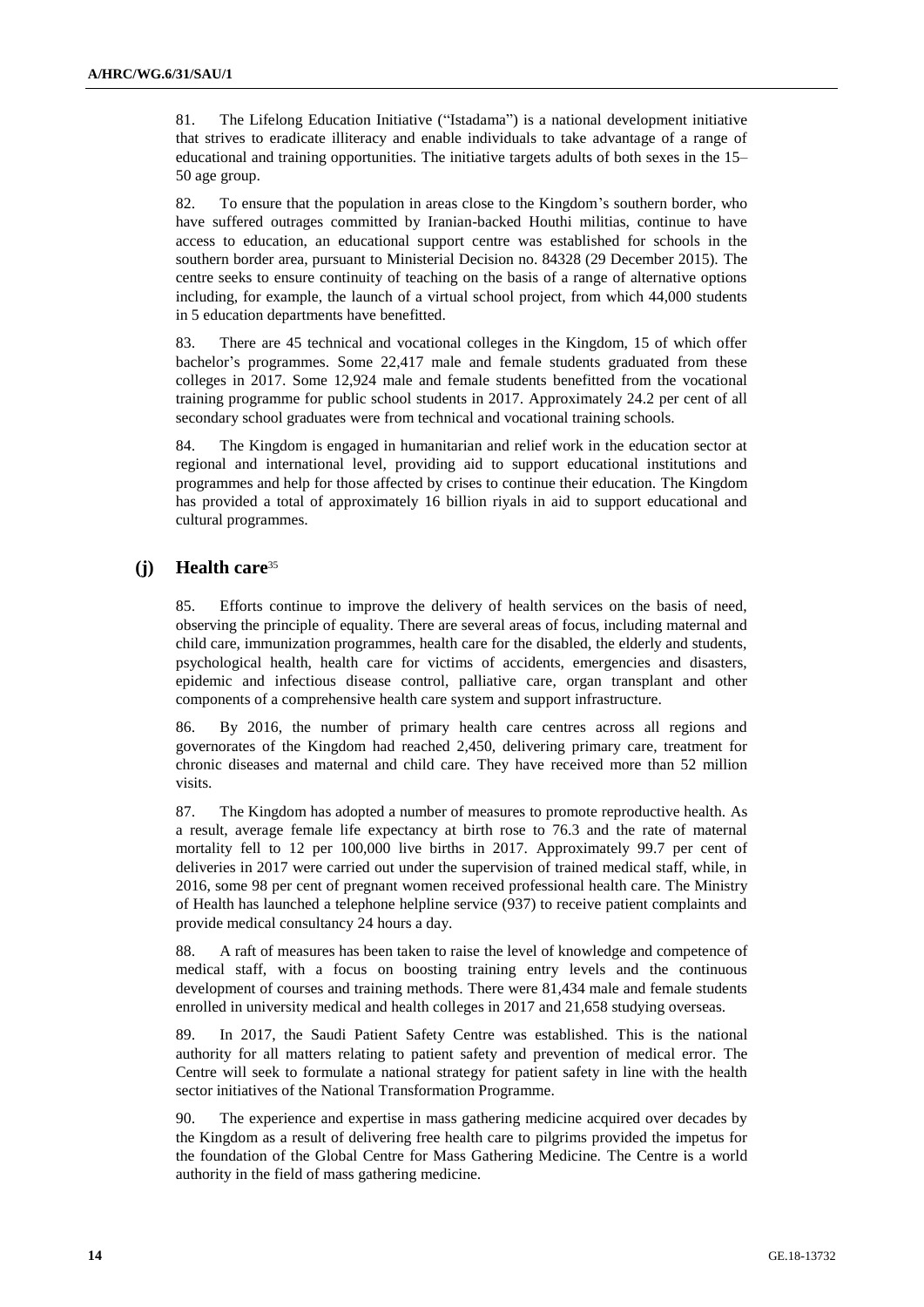### **(k) Employment**<sup>36</sup>

91. The projects associated with Saudi Vision 2030, particularly NEOM, the Red Sea Project and various industrial schemes, will provide a wide range of job opportunities for large numbers of young Saudi men and women and unemployment rates are expected to decline gradually in the coming years. The Ministry of Labour and Social Affairs has launched a number of initiatives designed to protect and promote the right to work, at the forefront of which are the Saudization of jobs programme ("Nitaqat1") and supplemental programme "Nitaqat 2"; the social security programme, designed to cover and protect Saudi workers in the private sector against occupational hazards; and the Wage Protection System, designed to ensure regular payment of the wages agreed between worker and employee. The e-recruitment system ("Jadarah"), launched by the Ministry of Civil Service, is a national platform for public sector recruitment.

92. The allocation by the Ministry of Labour and Social Development of a single consolidated telephone number (19911), able to receive complaints from migrant workers in eight languages, represents an advance in the fair treatment of workers. Two other programmes representing an advance in the situation and treatment of migrant workers are the "Your employment advisor" programme, launched on the Labour Education website, and the Wage Protection System, ensuring that wages are paid on time through local banks.

93. A large number of measures designed to promote the rights of domestic service workers have been adopted. These include awareness-raising measures introduced by the Ministry of Labour and Social Development, Human Rights Commission, National Society for Human Rights and other civil society organizations, measures adopted by the antitrafficking committee to monitor the underlying causes of crimes of exploitation and measures taken by the Ministry of Labour and Human Rights Commission to ensure oversight. They also include improved mechanisms of overseas recruitment, oversight and control of recruiters and protection and support mechanisms.<sup>37</sup>

### **(l) Right to development**<sup>38</sup>

94. The inclusive nature of Saudi Vision 2030 and the programmes and initiatives it has given rise to, all of which are consistent with the 2030 Sustainable Development Goals, represent a qualitative advance in national development. Furthermore, the Kingdom seeks to raise standards of living, combat poverty in all its forms and improve the delivery of services.

95. Particular achievements have been to ensure access of all children, both boys and girls, to education, reduce the mortality rate of children under the age of five, reduce rates of maternal mortality, reduce the spread of HIV/AIDS and other major diseases and make progress in enabling women to participate in the job market.

96. An example of best practice in this area has been the introduction of the "Citizen's account" programme to help families address the expected direct and indirect effects of economic reform by redirecting government benefits to needy groups. Supreme Order no. 24535 (22 February 2017) approved the method of calculating the absolute poverty line and measuring the extent of poverty in the Kingdom.<sup>39</sup>

97. Adoption of the National Environmental Strategy pursuant to Decision of the Council of Ministers no. 454 (8 May 2018), National Water Strategy pursuant to Decision of the Council of Ministers no. 227 (23 January 2018) and National Food Security Strategy pursuant to Decision of the Council of Ministers no. 439 (1 May 2018) are just some of the key measures adopted to achieve sustainable development.

## **(m) Women and children**

#### **Women's rights**<sup>40</sup>

98. Most of the reforms and developments in the period covered by the report have been concerned with the promotion and protection of women's rights and the empowerment of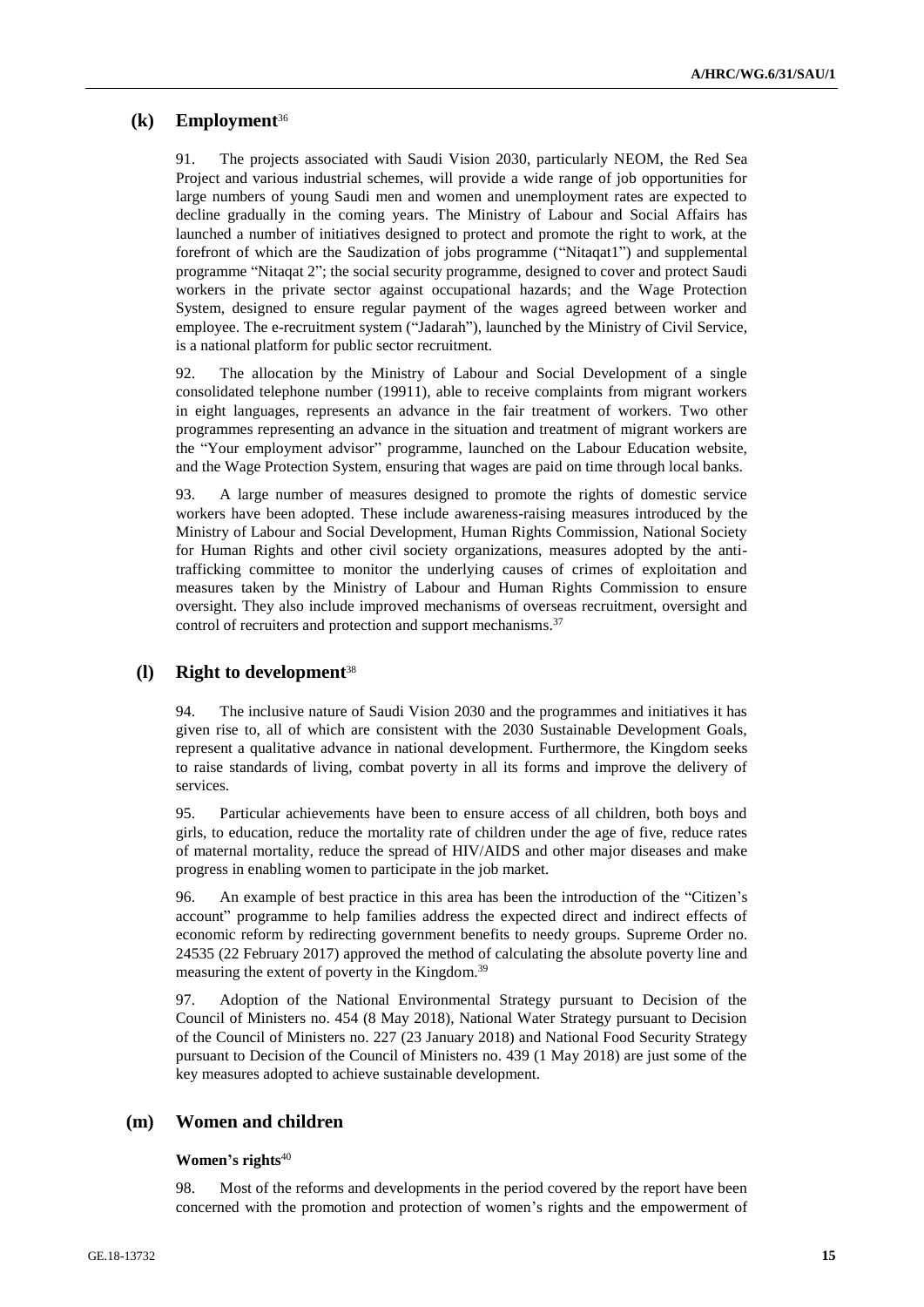women. This is reflected in the quantity and quality of the measures taken and the results achieved. Many measures have been taken to empower women and promote gender equality within the framework of Islamic sharia law. These include the codification of judicial rulings on personal status matters, to which reference has already been made; the issuance of Supreme Order 33322 (18 April 2017), allowing women to access government services and conclude their business without being required to obtain the approval of another person (see paragraph 21, above); the appointment of 30 women to the Consultative Council, representing 20 per cent of members; granting women the right to vote and stand as candidates in municipal elections; the appointment of six women to the board of the Human Rights Commission; the appointment of Saudi women to senior positions, such as deputy minister, university principal and chair of the board of directors of several companies, including the Saudi Stock Exchange ("Tadawul"). As such, women now occupy decision-making positions in the public and private sectors.

99. A number of decisions have been taken to promote the judicial rights of women, including: 41

- Introduction of the Alimony Fund (see paragraph 24, above);
- Issue of the marriage certificates in two copies, one for each spouse;
- Granting women a notary's licence, giving some of the powers of a notary public.

100. The creation of the Family Affairs Council, which has assigned responsibility for women's affairs to one committee and for family protection to another, is a significant development of the institutional framework to protect and promote the rights of women and the family. The Women's Affairs Committee has begun holding consultation workshops to review key laws relating to women. Additionally, the Council has approved a mechanism to formulate a national strategy for women.

101. The promulgation of the Protection against Abuse Act, $42$  its implementing regulations and associated executive measures represents a guarantee to combat all forms of violence against women (see paragraph 6, above).

102. In 2016, the complaints centre became operational. The centre receives reports of domestic violence (see paragraph 60, above), on the strength of which the public prosecutor brings a criminal action under article 17 of the Criminal Procedure Act. If he believes it is in the public interest to do so, the public prosecutor investigates crimes involving a private right of action.

103. Regarding woman's right to freedom of movement, Supreme Order no. 905 (26 September 2017), authorising implementation of the Traffic Act and its implementing regulations, provides for driving licences to be issued to men and women on a basis of equality. To prepare for women driving cars in the Kingdom, the General Directorate of Traffic licenced five driving schools for women across the country, while advanced level driving schools have been opened in collaboration with the universities. Furthermore, 21 centres across the country have been established for female holders of foreign driving licenses who wish to exchange them for Saudi licenses. The Supreme Order has been implemented and women began driving cars on 24 June 2018.

104. A number of initiatives have been launched across the country to empower women economically. These include the "Qurrat" programme to support childcare services for working women; the "Wusul" programme to provide transport for working women; the "Self-employment support" program, which widens opportunities for women to increase their income using the skills they have; and the "Part-time working" and "Remote working" programmes to enable women to balance work and family life. There are also empowerment programmes in rural and remote areas designed to encourage women to enter the job market.

105. There has been a marked increase in the proportion of women working in the law, as court attorneys, public prosecutors and lawyers, on an equal footing with their male colleagues. Instructions have been issued by the Public Prosecution Service requiring female lawyers to be treated the same as their male counterparts, enabling them to study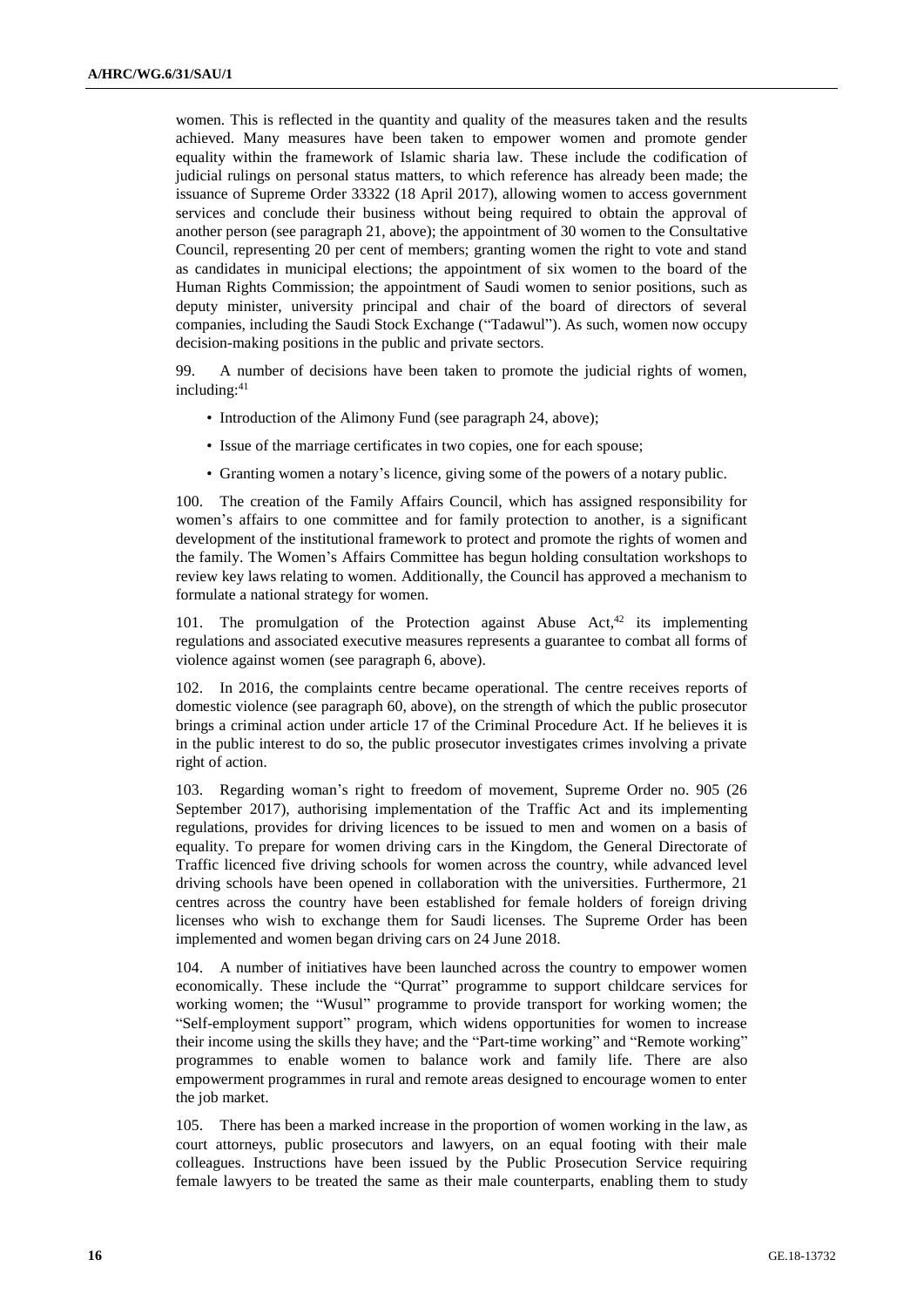their clients' case papers and be present when clients are questioned, in accordance with article 70 of the Criminal Procedure Act.

106. There has also been a marked rise in the proportion of women working in government service. Numerous programmes have been developed to expand female employment opportunities, in collaboration with the Human Resources Development Fund, General Organization for Social Insurance and the Technical and Vocational Training Corporation and in partnership with employers. A total of 2,033,668 women were in employment in the first quarter of 2018, compared with 2,008,233 in the first quarter of 2017. The number of Saudi women working in the private sector rose to 559,814 in the first quarter of 2018, representing approximately 32 per cent of Saudis employed in the private sector. The aim of Saudi Vision 2030 is to increase female participation in the job market from 22 per cent to 30 per cent by 2030, achieving a 3 per cent increase in non-oil GDP.

107. Article 34 of the standard model employment regulations sets out the general rules on equal pay for work of equal value, which include a prohibition on any form of discrimination between male and female workers in respect of equal pay for work of equal value. It is worth noting that the Kingdom is a party to the International Labour Organization Equal Remuneration Convention, 1951 (No. 100) and the Discrimination (Employment and Occupation) Convention, 1958 (No. 111).

108. To the Kingdom's achievements in women's rights might be added the following: adoption of the Mother and Child Health Passport, designed to track the health of mother and child from pregnancy and birth until the age of five; application of the developed prenatal care model and distribution of literature thereon, amended in accordance with World Health Organization standards; and establishment of the National Observatory for Women, a centre of excellence attached to the King Abdullah Institute for Research and Consulting Studies at King Saud University. The Observatory tracks the participation of Saudi women in development programmes and their growing involvement in NGOs. Note that Saudi women make up 25 per cent of the founding members of the National Society for Human Rights and can be found on the board of banks, chambers of commerce and the Saudi Council of Engineers. Furthermore, there has been a rise in the number of charities founded and managed by women.

109. Saudi businesswomen feature prominently on global lists and rankings. They organize workshops across the Kingdom to promote women's rights and play a prominent role in the activities of the King Abdulaziz Centre for National Dialogue and the cultural dialogue sessions it organizes. They are also involved in implementing action programmes to improve the delivery of services for women, including family security mechanisms, productive family programmes, motherhood programmes, sport and leisure programmes and programmes to help families with limited income develop their own resources and transition from dependency to productivity.

110. Forced marriage is forbidden by Islamic sharia law, which holds that a marriage can only be concluded with the woman's consent. Sharia law prohibits a woman being prevented from marrying or forced into marriage against her will. A woman may not be prevented from marrying a man who meets the lawful conditions for marriage. The King Abdulaziz Centre for National Dialogue conducted a study in partnership with stakeholders and civil society organizations, which showed that the number of women entering into forced or early marriage continues to decline. The study gave rise to a set of proposals, containing a number of measures and guidelines. Note that article 16 (3) of the implementing regulations for the Child Protection Act stipulates that, before the contract of marriage can be concluded, it must be ascertained that the marriage of a person under the age of 18, whether male or female, shall not cause harm and shall be in the best interests of that person.

111. The human rights awareness and instruction programmes organized by stakeholders, such as the Ministry of Education, Ministry of Culture and Information and Human Rights Commission, are designed to correct the sort of false impressions that can lead to discrimination against women. The Council of Senior Scholars strives to correct these ideas by publishing statements in the media and on its social media accounts and by the appearance on television and radio of Council members. The Ministry of Islamic Affairs,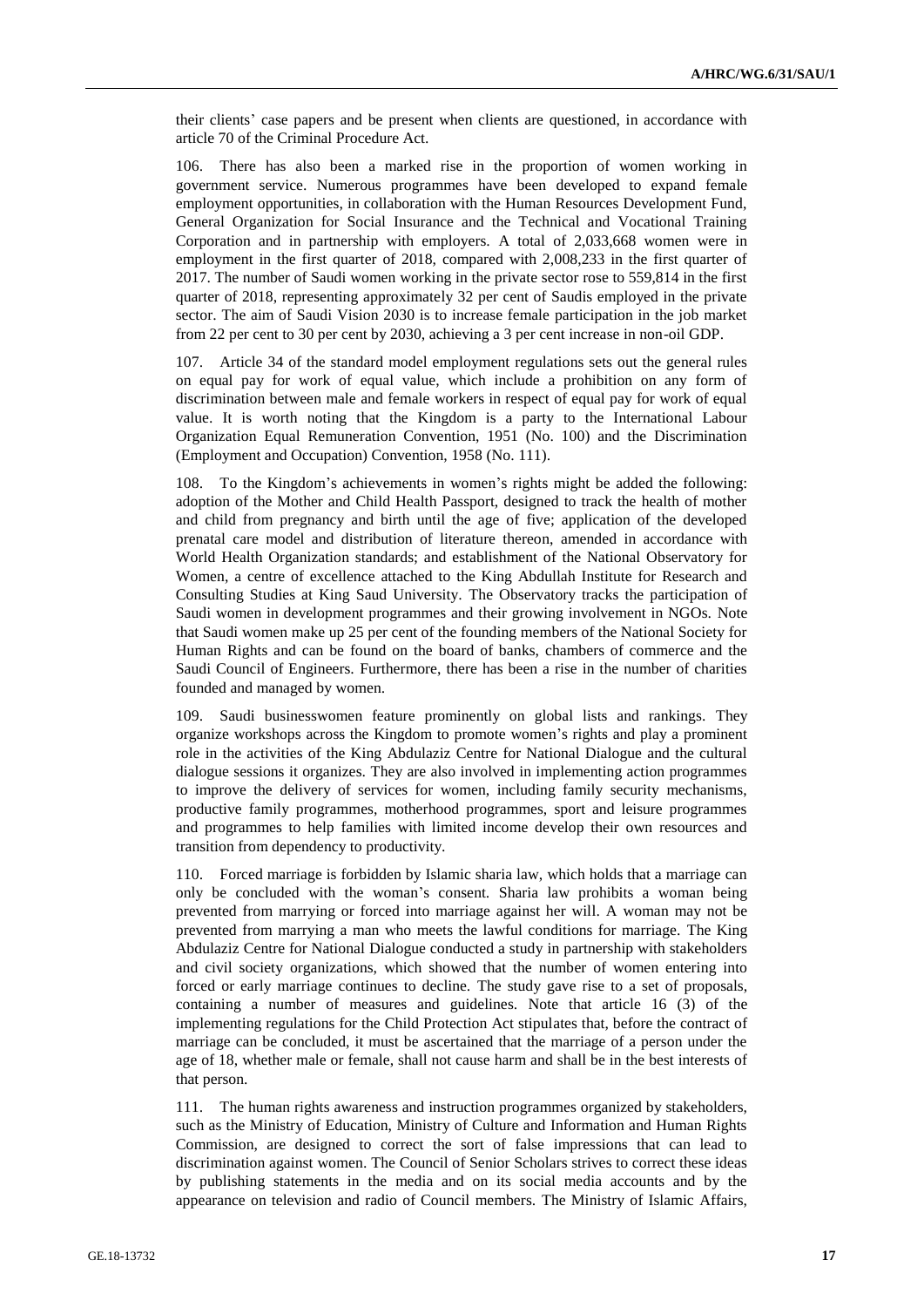Dawah and Guidance plays an important role in this regard, through its preachers and imams.

#### **Rights of the child**<sup>43</sup>

112. The Kingdom has made remarkable progress in promoting respect for, protection of and fidelity to the rights of the child and has adopted a range of measures designed to improve the statutory and institutional frameworks. These include promulgation of the Child Protection Act and Juveniles Act, creation of the Family Affairs Council and formation of its children's affairs committee, and adoption of the Ministry of Health strategy on childhood and motherhood care for the next ten years, pursuant to Decision of the Council of Ministers no. 320 (7 September 2009). The strategy provides for prevention and treatment at all stages of a child's growth and development, from the embryonic stage (focusing on genetic diseases) up to maturity. It also seeks to improve kindergarten provision to ensure that a child's intellectual and physical talents are identified and nurtured.

113. Decision of the Council of Ministers no. 152 (29 Rabi II 1437) gives responsibility for all matters relating to kindergartens for children in the age group 3 to 6 to the Ministry of Education. This includes the issue of the licences necessary to operate and manage kindergartens.

114. Growing NGO interest in childhood is a reflection of civil society's concern with children's rights. Achievements in this field include: the improved identification and nurturing of gifted children by the King Abdulaziz and His Companions Foundation for Giftedness and Creativity and various Ministry of Health and civil society initiatives; improved delivery of education and health services to children with disabilities; increased interest by educational institutions in childhood behaviour; and a rise in the number of social upbringing programmes designed to implant sound values and behaviour in the minds of young children, protect them from the temptations of delinquency and combat extremist ideas.

115. A number of programmes and projects focusing on childhood have been launched,<sup>44</sup> including a project to extend kindergarten and nursery provision to cover the entire country and modernise early childhood programmes and activities.

116. As regards combating violence against children, the Ministry of Education has launched the "Rifq" programme to reduce violence in schools by various means, principally by making students, staff and parents/guardians aware of the causes and forms of violence, helping staff and parents/guardians to acquire the appropriate educational tools to address and reduce violence and providing guidance counsellors with the tools for the early detection and treatment of violent behaviour.

117. A single consolidated toll-free helpline (116111) has been introduced to support children under the age of 18 subjected to types of abuse, neglect or exploitation at home or at school, in the neighbourhood, in public places or government or private institutions and offer them on the spot, specialised counselling. The child support line is a member of Child Helpline International.

### **(n) Rights of persons with disabilities**<sup>45</sup>

118. State concern with the protection of the rights of persons with disabilities is evident from the many measures adopted in this area. These include the creation of an authority for the care of persons with disabilities; guaranteed access to disability-related rights; improved delivery of government services for the disabled; the issuing of a supreme order adopting guidelines for the Universal Access Programme, putting in place an urban environment to enable persons with disabilities lead an independent life and integrate in the community; the creation of the King Salman Centre for Disability Research, which is at the forefront of research into the causes, avoidance and treatment of disability; and the establishment of the King Salman Award for Disability Research, which has helped promote research into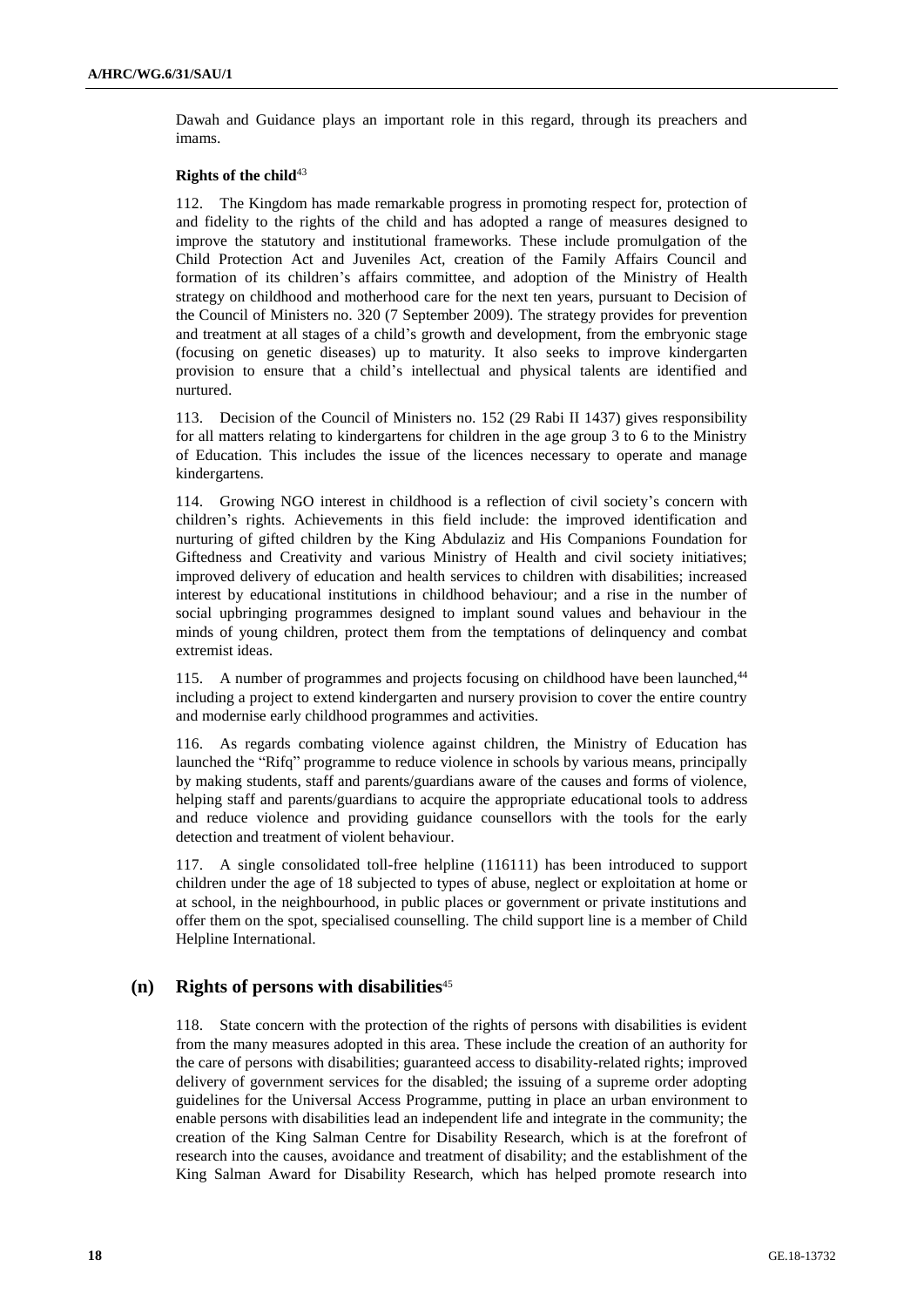disability care, improve the delivery of services for persons with disabilities and ensure commitment to the principles of the Convention on the Rights of Persons with Disabilities.

119. In addition to the above, there has been an increase in the number of disability rehabilitation centres, with 38 Government-run and 187 private centres providing day care. Furthermore, disability rights associations are making their presence increasingly felt. Note that there are 7,816 disabled persons in comprehensive rehabilitation centres and 16,507 enrolled in private day care centres. Some 445,824 cases have benefited from the 5.2 billion riyals of financial assistance allocated for this purpose.

120. Concerted efforts have been made by the Kingdom to promote the rights of persons with disabilities in all areas — economic, social and cultural — to enable them to become partners in development and a number of programmes and measures have been implemented in several fields. Thus, in the field of health, preventive, treatment and rehabilitation services are provided, including genetic counselling, and a range of tests are conducted to ensure early detection of disease; infants most at risk of disability are registered at birth and monitored and the health authorities are notified accordingly. Courses for health workers and accident responders are held to help improve their performance in assisting and treating the injured. Some 22 support offices have been opened in health facilities to provide logistic services for persons with disabilities and make these facilities disability-friendly.

121. In education, the Ministry of Education partially integrates some students with disabilities, placing them in special classrooms attached to its schools, and wholly integrates others by placing them in the same classrooms as their non-disabled peers. Educational support and rehabilitation is provided to ensure that they keep up with their peers in all classes. Assistive devices, such as hearing aids, vision aids and wheelchairs, are provided free of charge. Educational materials are provided for the blind, including textbooks printed in Braille and audiobooks; the textbooks approved for use in public education are adapted for use by the deaf. Sign language is used to communicate with deaf students. 46

122. A special education initiative, involving development of a national strategy document for the teaching of persons with disabilities, was launched by the Ministry of Education, in collaboration with the Ministry of Labour and Social Development, Ministry of Health, Education Evaluation Commission, a number of charities and King Salman Centre for Disability Research.

123. The Prince Sultan Centre for Special Education Support Services is an integrated centre that seeks to provide a first-class service for children suffering from learning difficulties that prevent them from enrolling in ordinary or special needs schools. The Centre carries out assessment, evaluation and diagnosis at government schools and kindergartens then develops an appropriate treatment plan for the individual child in accordance with his/her needs with a view to returning the child to his/her natural environment at school or home as an independent individual, able to interact with others.

124. The Ministry of Education adopted the concept of inclusive education and began putting it into practice in public education schools at the beginning of school year 2015– 2016. This serves students with disabilities by promoting implementation of the Convention on the Rights of Persons with Disabilities.<sup>47</sup>

125. In the field of employment and social welfare, the Ministry of Labour and Social Development launched the "Tawafuq" programme, designed to employ Saudis with disabilities; provide them with an appropriate work environment; encourage private sector enterprises to recruit and train persons with disabilities, with a view to increasing their level of performance; provide financial assistance for families looking after a person with disabilities; and create and subsidise organizations and centres that provide care and rehabilitation programmes for persons with disabilities.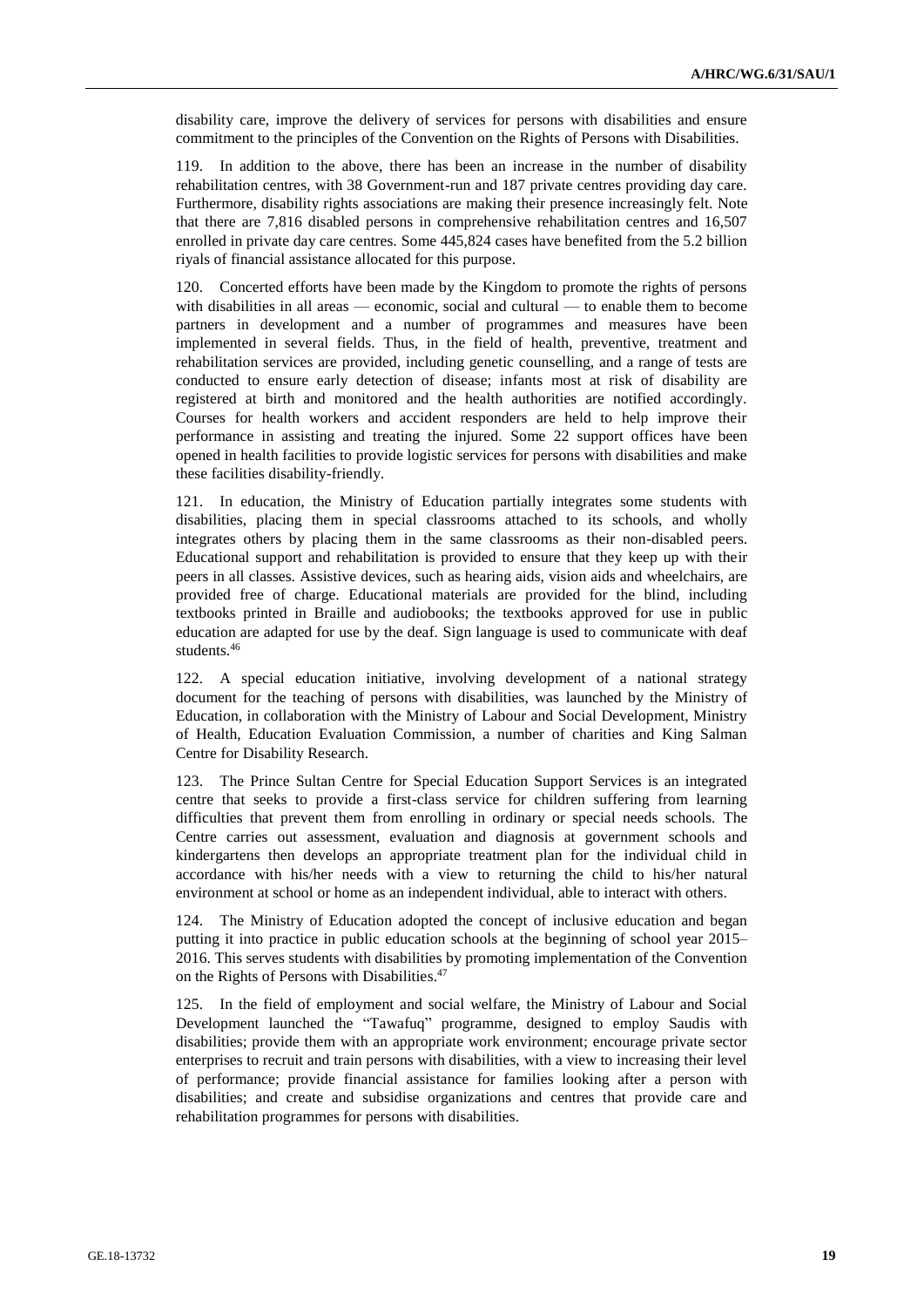## **(o) Disseminating and teaching the culture of human rights**<sup>48</sup>

126. Advances in the dissemination and teaching of the culture of human rights include implementation of a number of educational and training programmes, workshops and lectures, as well as online and television campaigns covering various aspects of human rights. The involvement of influential figures in the community in programs relating to children, women, persons with disabilities and migrant workers, has been particularly rewarding. The educational authorities in the Kingdom are keen to disseminate the culture of human rights and their efforts were crowned with the issue of Supreme Order 13084 (18 January 2015), instructing the Human Rights Commission, in coordination with the Ministry of Education, to mainstream human rights in the higher education curriculum and take action to create a separate human rights major in the appropriate faculties.

127. Numerous training activities and programmes have been launched under the memorandum of understanding signed in 2012 between the Kingdom of Saudi Arabia and the Office of the United Nations High Commissioner for Human Rights (OHCHR). Between 2014 and 2018, more than 36 activities and programmes for judges, members of the Public Prosecution Service, lawyers, health practitioners and law enforcement officers, were implemented to raise awareness of the human rights conventions to which the Kingdom has become a party and explore how best to implement their provisions.

128. On 14 December 2017, the Human Rights Commission signed a memorandum of understanding with the Ministry of Education, launching the human rights e-learning portal, under the slogan "My nation is the protector of my rights", designed to inform students of their rights and disseminate the culture of human rights.

129. As part of its communication strategy, the Ministry of Information established the Centre for Government Communication to promote integration and coordination between government agencies and the media, keep abreast of developments and keep pace with the Kingdom's comprehensive renaissance. One of the Centre's key tasks is to provide support for information departments in government agencies.

130. By posting statutory provisions relating to human rights and duties on their websites and social media accounts, government bodies — each in its own sphere of competence help to disseminate the culture of rights among those who visit such sites. Decision of the Council of Ministers no. 713 (22 August 2017) concerns the posting of relevant bills, rules, regulations and decisions on the websites of government bodies to enable interested parties to comment and express their views thereon.

131. The King Abdulaziz Centre for National Dialogue launched the "Salam" project for cultural communication, designed to highlight and convey a sense of the Kingdom's developments and achievements in a number of areas. Two offshoot initiatives have been launched: the Salam programme to qualify young leaders for global dialogue and the Salam short film competition. Both initiatives focus on supporting, qualifying and empowering young people to engage in dialogue and communication in international circles and furthering the role of the Kingdom in promoting coexistence and diversity and building global peace.

## **(p) Implementing human rights conventions and cooperating with regional and international mechanisms**<sup>49</sup>

132. The Kingdom is a party to five major United Nations human rights conventions: the Convention on the Rights of the Child; Convention against Torture and Other Cruel, Inhuman or Degrading Treatment or Punishment; International Convention on the Elimination of All Forms of Racial Discrimination; Convention on the Elimination of All Forms of Discrimination against Women; and Convention on the Rights of Persons with Disabilities. It is also a party to three optional protocols: the Optional Protocol to the Convention on the Rights of the Child on the Involvement of Children in Armed Conflict; Optional Protocol to the Convention on the Rights of the Child on the sale of children, child prostitution and child pornography; and Optional Protocol to the Convention on the Rights of Persons with Disabilities.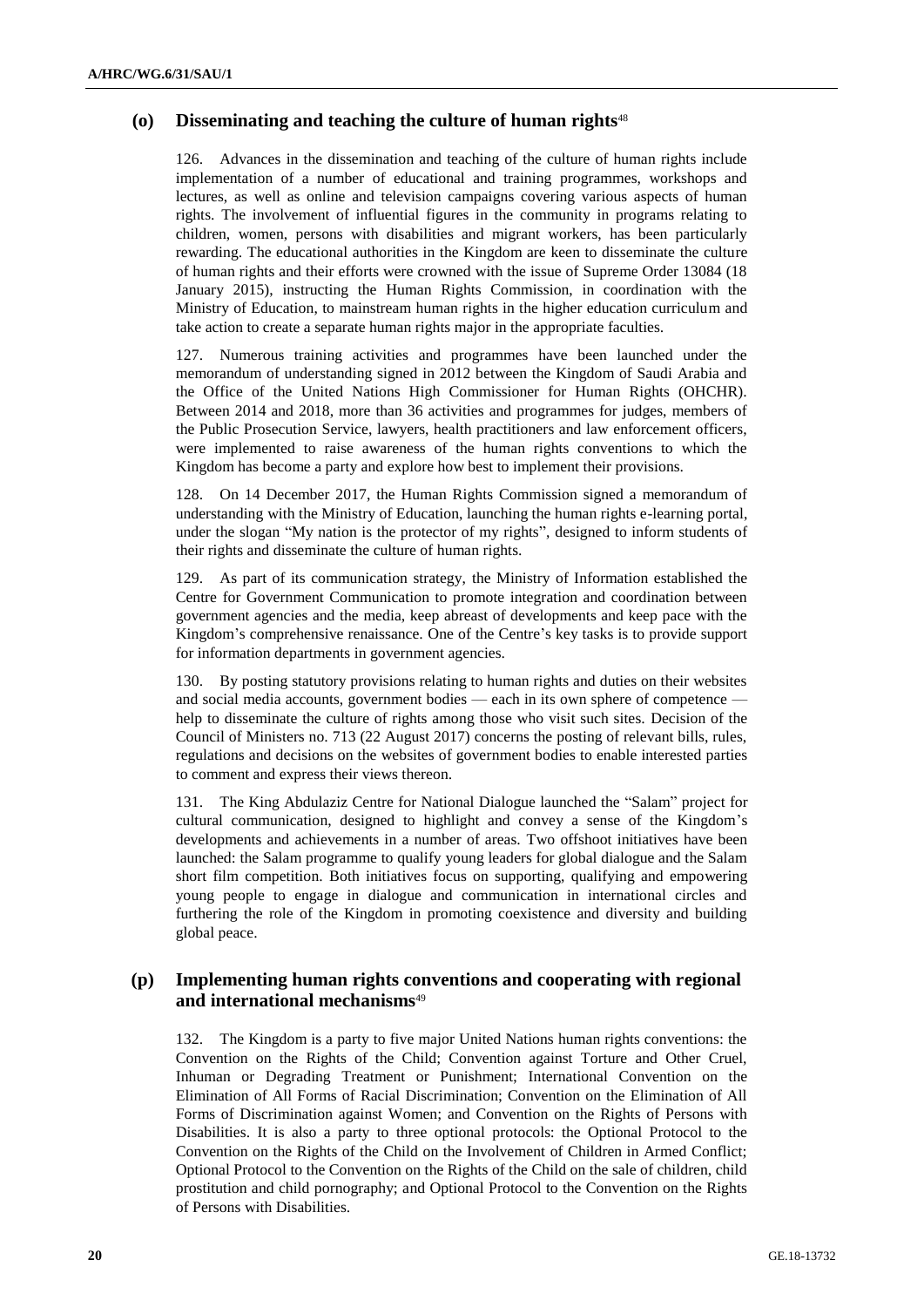133. By virtue of the Kingdom's accession thereto, these conventions have become part of national law and the Kingdom's obligations thereunder have the same legal force as other statutory laws. The legal instrument of accession to these conventions (the royal decree) is the same as that under which the country's other laws are promulgated, in accordance with article 70 of the Basic Law of Governance, which stipulates: "Laws, international treaties and agreements, and concessions shall be issued and amended by royal decrees". Furthermore, article 11 (1) of the procedures for concluding international conventions, promulgated by Decision of the Council of Ministers no. 287 (26 July 2010), states that, once a convention has come into force, the appropriate bodies are required to take the measures necessary for implementation to ensure that the Kingdom meets all its obligations arising from accession.

134. The Kingdom has sought to meet its obligations under these conventions and ensure that implementation is monitored by the relevant governmental and judicial bodies, principally the various branches of the judiciary. Its charter, issued pursuant to Decision of the Council of Ministers no. 207 (12 September 2005), gives the Human Rights Commission a mandate to monitor government bodies to ensure application of the international human rights instruments to which the Kingdom has acceded and ensure that these bodies are taking proper measures for enforcement. These efforts were crowned by the formation, pursuant to Supreme Order no. 13084 (18 January 2015) of the standing committee responsible for preparing the Kingdom's reports on human rights conventions. One of the committee's tasks is to monitor recommendations emanating from treaty bodies and the Universal Periodic Review.

135. Regarding the procedural requirement to submit treaty reports, the Kingdom has submitted all its national reports on the human rights conventions<sup>50</sup> to which it is a party on time.

136. Working in collaboration with the Human Rights Council, the Kingdom actively participated in the first and second rounds of the Universal Periodic Review in 2009 and 2013, respectively, and has made considerable progress in implementing the recommendations received and endorsed during those rounds. Further to paragraph 4 (a) under "Methodology followed in preparing the report", the Human Rights Commission included the recommendations received and endorsed during the second round of the Universal Periodic Review in its annual report and conducted an assessment of implementation on the ground. Implementation of these recommendations is a qualitative indication of the progress achieved by the Kingdom in the protection and promotion of human rights.

137. The Kingdom cooperates with the special procedures of the Human Rights Council, responding in a meaningful way to the questions and inquiries of the two special rapporteurs and working in accordance with the Council's complaints procedure. Issues are dealt with in an objective and wholly independent manner and investigated by a national body established pursuant to Supreme Order no. 2775 (13 March 2010). The Kingdom has extended invitations to a number of substantive mandate holders to visit the country, including the Special Rapporteur on extreme poverty and human rights, who visited in January 2017 and the Special Rapporteur on the promotion and protection of human rights and fundamental freedoms while countering terrorism, who visited from 30 April to 4 May 2017. The reports of the two special rapporteurs were studied to benefit from their remarks on the promotion and protection of human rights.

## **V. Compliance with the applicable rules of international humanitarian law**

138. The Kingdom is keen to comply fully with the provisions and rules of international humanitarian law and international human rights law. As such, it affirms that all military operations by the Coalition to Support Legitimacy in Yemen are conducted in a manner fully consistent with those provisions and rules. Coalition forces are anxious not only to spare the civilian population, particularly women and children, and civilian objects from the effects of the armed conflict but have assumed responsibility for protecting them from the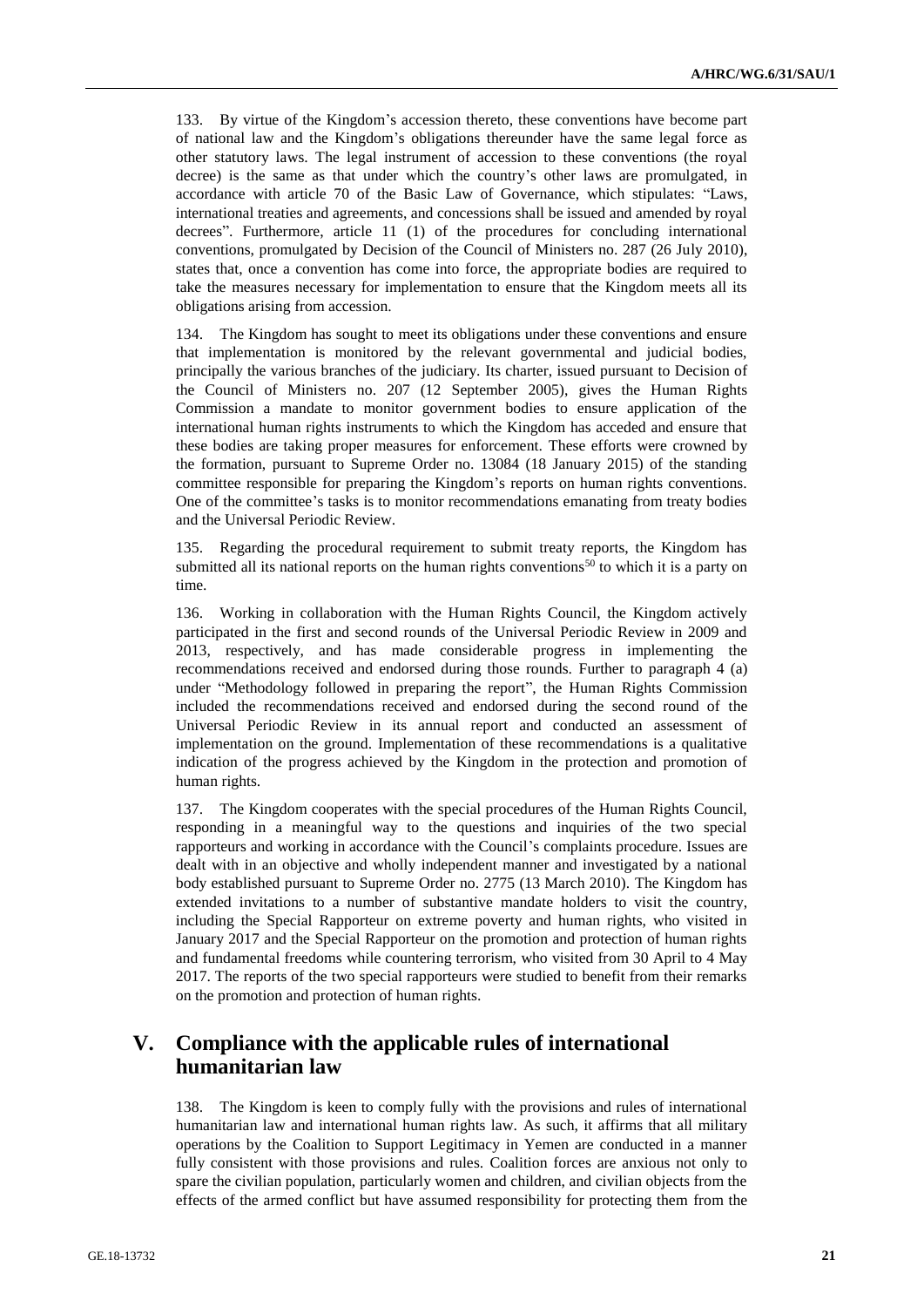gross abuses committed by Iranian-backed Houthi armed militias, including indiscriminate attacks, killing, torture, forced evacuation and disappearance, blockade and the use of child soldiers.

139. The Coalition to Support Legitimacy in Yemen has put in place strict rules of engagement consistent with the provisions and rules of international humanitarian law, including a number of mechanisms and procedures to prevent targeting errors. The Coalition investigates all allegations of the targeting of civilians, civilian facilities and humanitarian organizations and announces the results of these investigations at press conferences.

140. The Coalition accords maximum importance to humanitarian relief in Yemen and coordinates activity with international organizations. The King Salman Humanitarian Aid and Relief Centre is working in partnership with a number of domestic and international organizations and institutions to implement a raft of projects and programmes, including a project to tackle the cholera epidemic caused by the damage done by Iranian-backed Houthi armed militias to the environmental and health facilities which would have helped prevent the spread of the disease. The Centre has also launched a number of programmes to rehabilitate child soldiers conscripted by Iranian-backed Houthi armed militias, as well as support projects for Yemeni women and families. In addition, the Centre has launched nutrition, medical, health and environmental projects to address the impact of the shortage of food and medicines and raise the capacity of the health services to support the human right to food and medicine within a framework of standards free of any discrimination or prejudice.

141. Under the 2018 Humanitarian Response Plan for Yemen, announced by the Coalition to Support Legitimacy in Yemen, the Kingdom has contributed 465 million US dollars of financial aid through the United Nations to cover programmes implemented by various United Nations organizations. At the same time, it has contributed 35 million dollars to support infrastructure projects in Yemen.

## **VI. National priorities and initiative**

142. The Kingdom affirms that it is committed to achieving the highest levels of human rights protection and promotion and accomplishing sustainable development goals on the basis of the principles of Islamic sharia, the statutory laws of the land and its obligations under regional and international human rights conventions, paying due attention to the observations and recommendations made by treaty bodies and the Universal Periodic Review and in the light of the plans and policies designed to achieve the country's goals, at the forefront of which is Saudi Vision 2030. To this end, the Kingdom shall strive to overcome the challenges standing in the way of protecting and promoting human rights by taking the necessary legislative and institutional measures, increasing the effectiveness of general implementation measures, raising rights awareness, boosting the involvement of civil society and promoting regional and international cooperation on human rights. Furthermore the Kingdom shall strive to develop enhanced qualitative and quantitative indicators to measure progress made in protecting and promoting human rights.

## **Conclusion**

143. The Kingdom of Saudi Arabia affirms that this report represents a brief review of the most significant measures adopted to protect and promote human rights, in a manner consistent with the guidelines on report preparation. Despite all it has accomplished, the Kingdom still aspires to greater achievements in the field of human rights through its various agencies and under the active direction of the Custodian of the Two Holy Mosques, King Salman bin Abdulaziz Al Saud and His Royal Highness Crown Prince Mohammed bin Salman bin Abdulaziz Al Saud.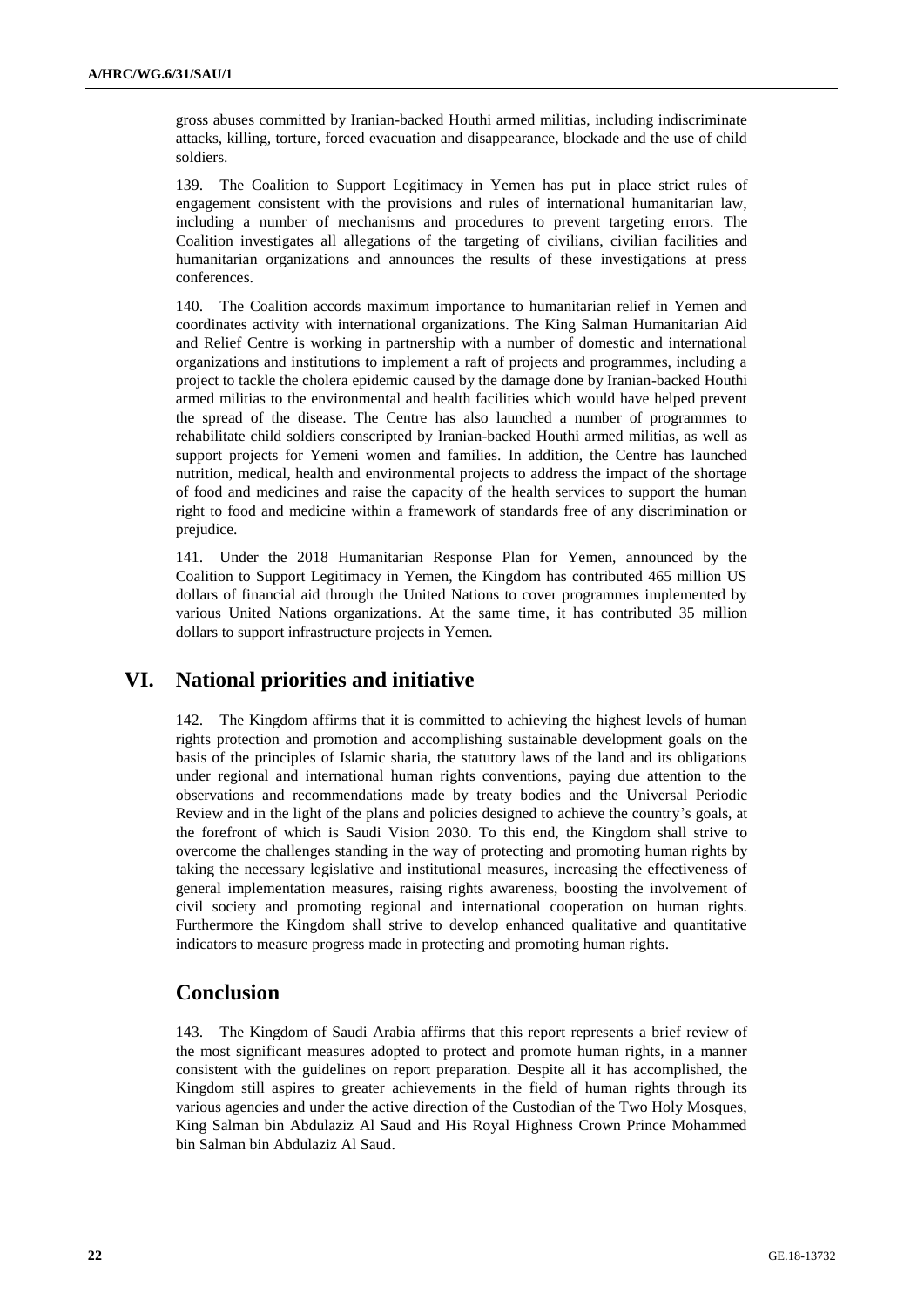*Notes*

- التوصية (222). ل
- التوصيات (جزء من 32، 60، 63).  $^{\circ}$
- التوصيات (56، 70، 112، 134، 135، 143). 3
- التوصية (187). <sup>4</sup>
- التوصيات (30، 31، 44، 74، 115، 135).  $^{\circ}$
- التوصيات (جزء من 46، جزء من 47، 48، 49، 51، 52، 53، جزء من 54، 172). 6
- $^{\circ}$  التوصيتان (216، 217).  $^{\circ}$
- التوصية (117). <sup>8</sup>
- التوصيات (جزء من 45، 155، 156). <sup>9</sup>
- .التوصيات )،56 ،70 ،74 ،112 ،134 ،135 ،136 ،143 157( <sup>10</sup>
- التوصيات )،31 ،57 ،92 ،93 ،95 ،96 ،98 ،100 ،101 ،102 ،103 ،105 ،106 ،107 ،108 ،112 ،113 <sup>11</sup> .)162 ،115 ،114
- التوصيتان (141، 142). 12
- التوصيات )،102 110 111،(. <sup>13</sup>
- التوصيات )،27 ،28 جزء من ،37 جزء من ،39 جزء من ،43 جزء من ،45 ،141 ،142 ،145 جزء من ،148 <sup>14</sup> .)153
- التوصيات )،64 ،116 ،182 ،194 ،197 ،198 ،199 ،200 ،201 ،203 ،207 ،208 ،209 ،210 ،211 ،212 <sup>15</sup> .)214 ،213
- التوصيات (1، 3، جزء من 7، جزء من 9، جزء من 10، 11، 12، 17، 18، جزء من 19، جزء من 20، جزء من <sup>16</sup> .)23
- التوصيات (64، 75، 80). 17
- التوصيتان (30، 215). 18
- التوصيات )،69 ،141 ،142 146(. <sup>19</sup>
- التوصيتان (141، 142).<br>درام اقزيت المباكة في 21
- يستند مركز الملك سلمان للإغاثة والأعمال الإنسانية في عمله على عدد من المرتكزات، منها، مواصلة نهج المملكة في مد يد العون للمحتاجين على مستوى العالم، وتقديم المساعدات للفئات المتضررة بعيداً عن أي دوافع غير إنسانية، والتنسيق والتشاور مع المنظمات والهيئات العالمية، وتطبيق جميع المعايير المهنية المتبعة في البرامج اإلغاثية، وتطوير الشراكات الفاعلة مع المنظمات والهيئات العالمية الرائدة في العمل اإلنساني لضمان االستجابة العاجلة للتعامل مع األزمات اإلنسانية، وضمان استدامة أثر المساعدات اإلنسانية المقدمة عبر تحسين ومتابعة مخرجات البرامج اإلغاثية.
- التوصية (185). 22
- التوصيات )،30 ،44 ،57 ،68 ،74 ،93 ،98 ،113 ،114 ،115 ،177 ،184 ،185 ،186 191(. <sup>23</sup>
- التوصيتان )،134 215(. <sup>24</sup>
- التوصيات (جزء من 37، جزء من 39، جزء من 41، 141، 142، 146، 150). <sup>25</sup>
- $^{125}$  التوصيات (جزء من 40، جزء من 41، جزء من 42، جزء من 43، جزء من 45، جزء من 124، جزء من 125،  $^{126}$ جزء من ،126 جزء من ،130 ،139 جزء من ،144 ،145 ،147 جزء من ،148 ،149 ،151 ،153 ،155 156(.
- التوصيات )،217 ،218 220(. <sup>27</sup>
- التوصيات (72، 159، 160). <sup>28</sup>
- التوصيات )،44 ،72 ،116 ،131 ،132 ،133 213(. <sup>29</sup>
- التوصيات (جزء من 46، جزء من 47، 48، 49، 51، جزء من 52، 53، جزء من 54، 59، 63، جزء من 137، <sup>30</sup> جزء من ،164 ،170 ،172 ،173 جزء من 175(.
- التوصيات (49، جزء من 52، 53، 117، 154، 170). 31
- التوصيتان )،166 167(. <sup>32</sup>
- التوصيات )،30 ،64 ،98 ،184 ،187 ،189 ،190 ،191 ،192 215(. <sup>33</sup>
- تضمنت المؤشرات التعليمية لعام (2017م) بقطاعيه العام والعالي ما يلي: معدل طالب/معلم: (11)، نسبة المباني لك المستأجرة: (24%)، مؤشر التكافؤ بين الجنسين في الالتحاق بالتعليم: (1.02)، نسبة مشاركة التعليم الأهلي (17.9%)، نسبة الطلبة الخريجين في مرحلة البكالوريوس: (91%)، نسبة المقبولين في الجامعات الحكومية من إجمالي خريجي الثانوية: (64%).
- التوصيات )،184 ،187 188(. <sup>35</sup>
- التوصيات )،73 ،116 ،158 ،182 ،194 جزء من ،196 ،197 ،198 ،199 ،200 ،201 ،202 ،203 ،204 ،205 <sup>36</sup> .)214 ،213 ،212 ،211 ،210 ،209 ،208 ،207 ،206
- تم اتخاذ العديد من التدابير الرامية إلى تعزيز حقوق العاملين في الخدمة المنزلية ومن أبرزها: تطوير آليات االستقدام**،** <sup>37</sup> وذلك بتأهيل مكاتب وشركات االستقدام، من خالل التدريب على صور االتجار باألشخاص، والتعريف بالمعايير الخاصة بممارسة النشاط، والتأكد من استيفاء الشركات للمعايير المطلوبة للحصول على التراخيص، والتنسيق مع سفارات الدول التي تم إبرام اتفاقيات تعاون معها، وتطوير الرقابة واإلشراف على الممارسين**،** حيث تم إطالق برنامج (مساند) للعمالة المنزلية وهو نظام إلكتروني يربط إجراءات توظيف العامل في الخدمة المنزلية من بلده إلى أن يغادر المملكة بعد انتهاء العقد بشفافية ووضوح، وذلك بمشاركة الجهات المعنية داخل المملكة وخارجها، كما تم أتمتة اإلجراءات الموثقة للعمالة المنزلية من بداية دخولها للمملكة حتى انتهاء العقد، وحفظ حقوقهم من خالل بطاقة الرواتب، وإلزام أصحاب العمل ببرنامج حماية األجور، ومراقبة السداد، وتوثيق العقود والرواتب، وضمان الحقوق، وتقديم الدعم والحماية للعمالة المنزلية، وتطوير آليات الدعم والحماية**،** حيث تم إضافة إلى إطالق الرقم الموحد لتقديم البالغات، إصدار الكتيبات والمطويات التي تعرّف العامل في الخدمة المنزلية بإجراءات الانتصاف عند انتهاك أيٍ من حقوقه بما في ذلك اآللية المختصة بتلقي البالغات، وطرق الحصول على المساعدة القانونية والترجمة.